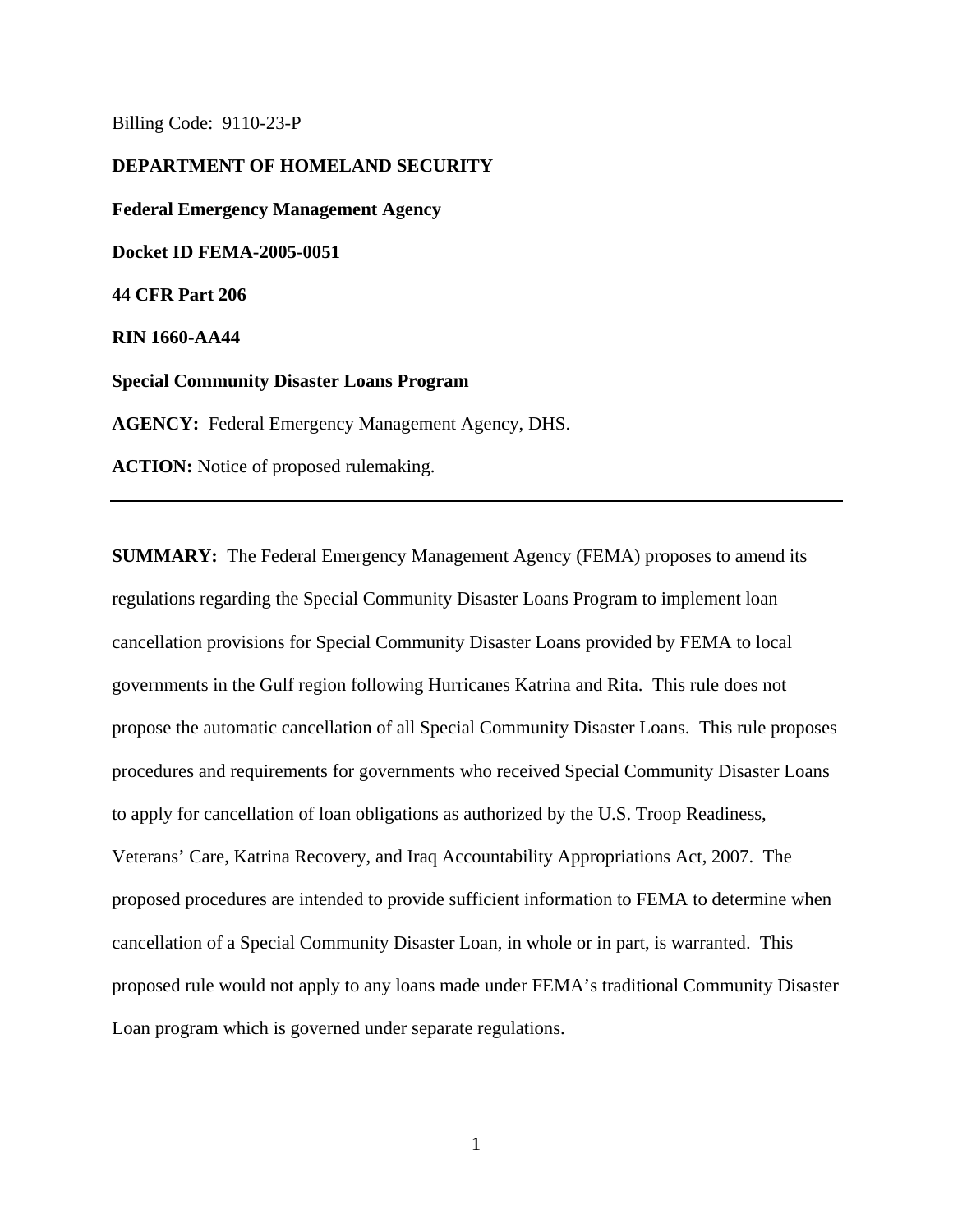**DATES:** Comments on the proposed rule, including the Paperwork Reduction Act information collection, are due on or before [INSERT DATE 60 DAYS AFTER DATE OF PUBLICATION IN THE FEDERAL REGISTER.]

**ADDRESSES:** You may submit comments, identified by Docket ID FEMA-2005-0051, by one of the following methods:

Federal eRulemaking Portal: http://www.regulations.gov. Follow the instructions for submitting comments.

E-mail: FEMA-RULES@dhs.gov. Include Docket ID FEMA-2005-0051 in the subject line of the message.

Fax: 703.483-2999

Mail/Hand Delivery/Courier: Office of Chief Counsel, Federal Emergency Management Agency, Room 835, 500 C Street, SW., Washington, DC 20472-3100.

**FOR FURTHER INFORMATION CONTACT:** James A. Walke, Disaster Assistance Directorate, Federal Emergency Management Agency, 500 C Street, SW., Washington, DC 20472-3300, or call (202) 646-2751, or e-mail james.walke@dhs.gov.

Requests for additional information regarding FEMA's Paperwork Reduction Act information collection requirements or copies of the information collection should be made to Director, Records Management and Privacy, FEMA, 1800 Bell Street, Arlington, VA 20598- 3005, facsimile number (202) 646-3347, or e-mail address FEMA-Information-Collections@dhs.gov.

# **SUPPLEMENTARY INFORMATION:**

**Request for Comments on the Rulemaking**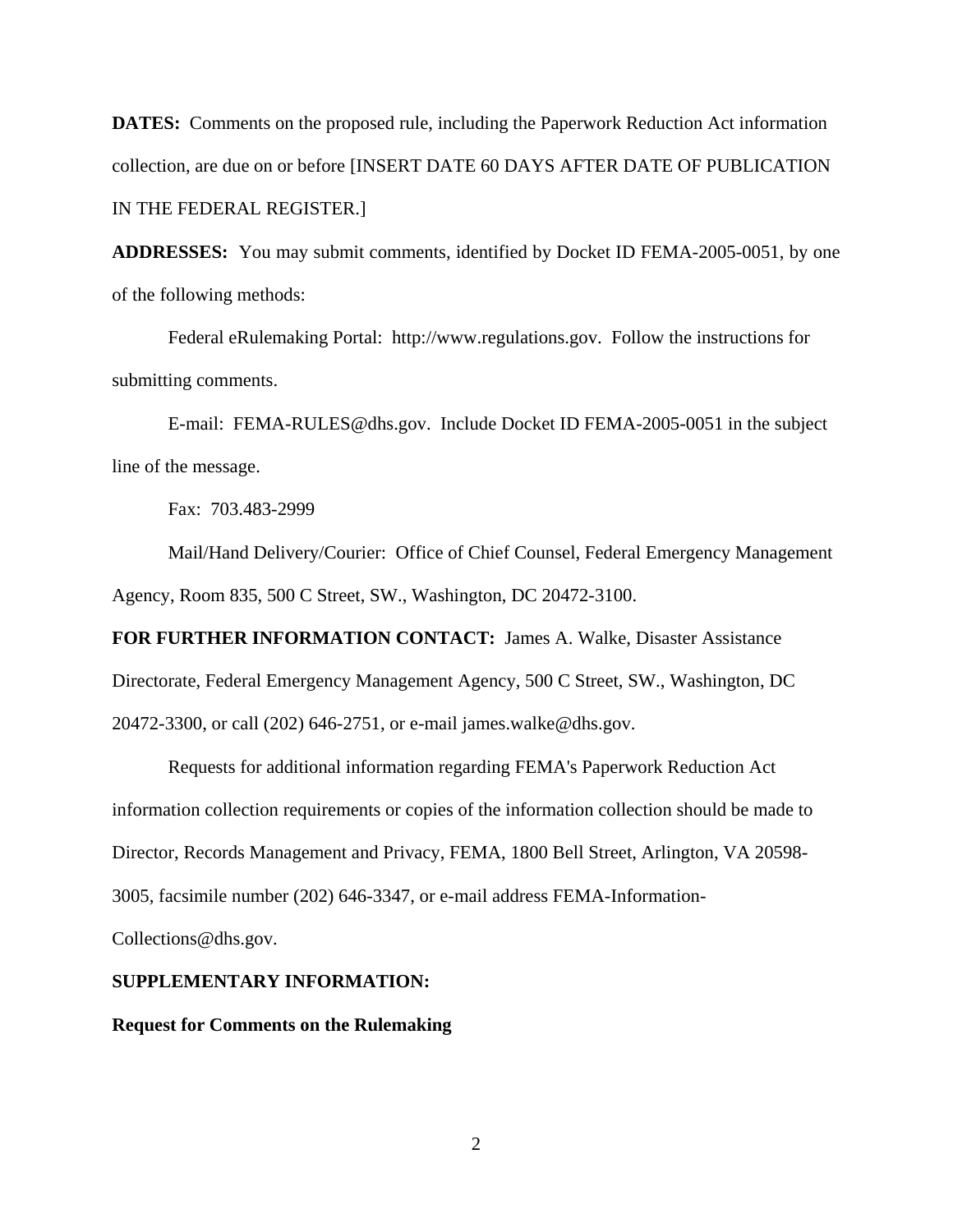FEMA encourages public participation in this rulemaking. All submissions received must include the agency name and docket ID (FEMA-2005-0051). Regardless of the method used for submitting comments or material, all submissions will be posted, without change, to the Federal eRulemaking Portal at http://www.regulations.gov, and will include any personal information you provide. Therefore, submitting this information makes it public. You may wish to read the Privacy Act notice that is available on the Privacy and Use Notice link on the Administration Navigation Bar of www.regulations.gov.

All comments received, as well as this document, are available on the public docket for this rulemaking. For access to the docket, go to the Federal eRulemaking Portal at http://www.regulations.gov. Submitted comments may also be inspected at FEMA, Office of Chief Counsel, Room 835, 500 C Street, S.W., Washington, DC 20472-3100.

At this time, FEMA does not anticipate it will hold a public meeting for this rulemaking project.

### **I. BACKGROUND AND PURPOSE**

The Federal Emergency Management Agency's (FEMA's) Community Disaster Loan (CDL) Program provides funding to help local governments that have incurred significant loss in revenue due to a presidentially declared disaster, revenue that is necessary for local governments to provide essential municipal services, such as public schools, fire and police services, and sanitation services. The CDL Program for local governments began in 1970 as a program of community disaster grants. In 1974, Congress replaced the grant program with a program of community disaster loans. Since 1976, FEMA has issued 55 Community Disaster Loans under this program, totaling approximately \$233.5 million. FEMA's traditional CDL Program is governed under 44 CFR part 206 subpart K. See 44 CFR 206.360.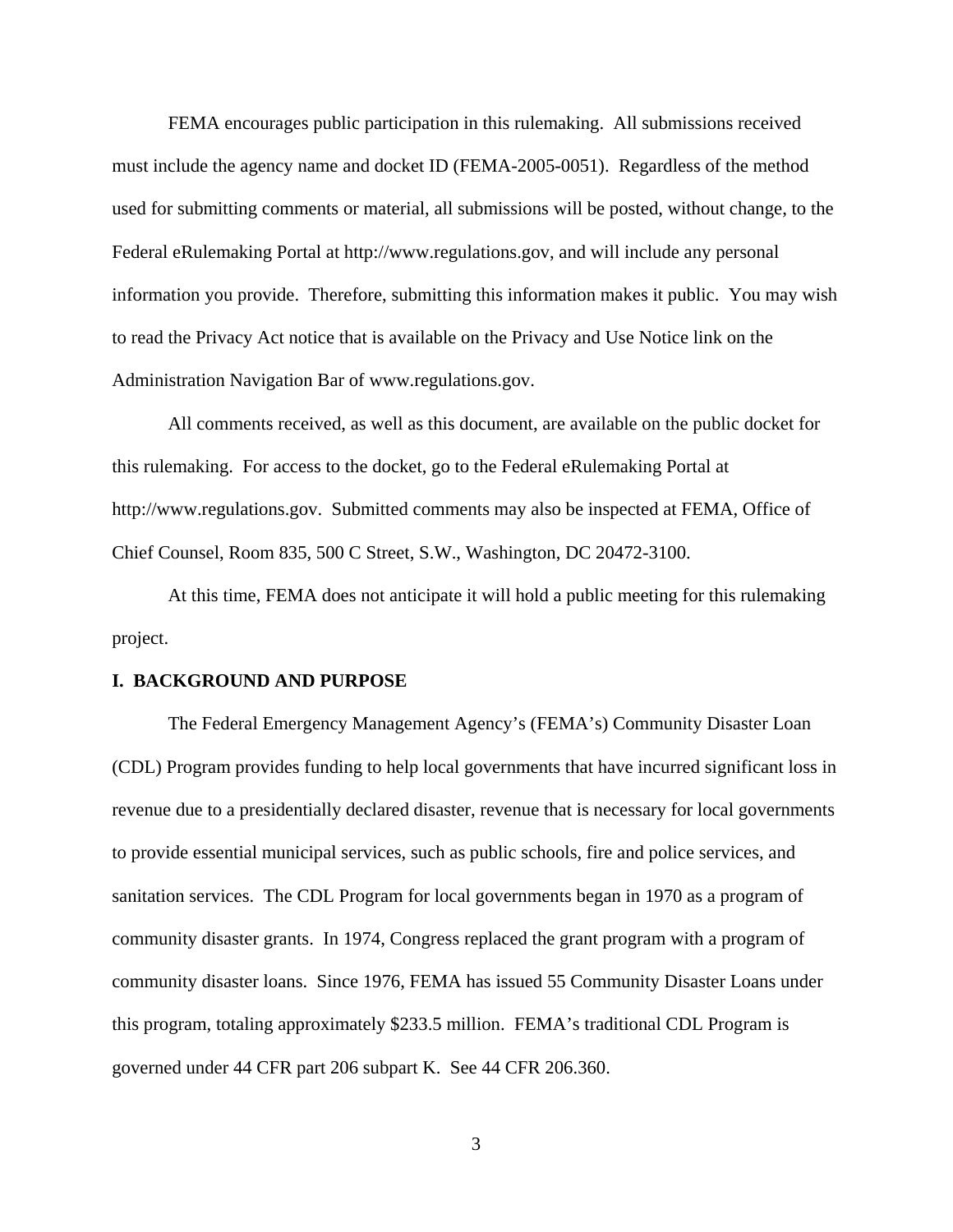On August 29, 2005, Hurricane Katrina hit Louisiana, Mississippi, Florida, and Alabama and emergencies were declared in each of the 4 states; the most for any single disaster in FEMA history. Hurricane Rita soon followed on September 21, 2005, in an area that had already been affected by Hurricane Katrina. Federal disaster declarations for the storms covered 90,000 square miles of the United States, an area roughly the size of the State of Oregon. The hurricanes directly affected over 1.5 million people, displaced approximately 771,000 people, and resulted in a peak shelter population of over 267,000 people.

Hurricanes Katrina and Rita devastated communities in Louisiana, Texas, Mississippi, and Alabama. Tax revenue was lost because people no longer lived in the area. Residents who remained were unable to pay taxes due to unemployment. Mass evacuations and limited sheltering options in the region resulted in fewer households purchasing goods and services and, in turn, paying sales tax. Although the tax base was severely depleted, communities still had to provide essential services such as police, medical personnel, teachers, and firefighters. Those costs are not eligible for Stafford Act funding from FEMA under the Public Assistance Program or under any other FEMA grant program. Further, the traditional CDL program cap of \$5 million per individual loan was too small for the catastrophic and long term nature of these disasters.

Realizing the catastrophic nature of Hurricanes Katrina and Rita, the unusual circumstances facing these local communities, and the lack of pre-existing sources of Federal funding, Congress passed the Community Disaster Loan Act of 2005, Public Law 109-88 (Oct. 7, 2005) (2005 Act). The 2005 Act authorized FEMA to transfer funds appropriated in the Second Emergency Supplemental Appropriations Act To Meet Immediate Needs Arising From The Consequences Of Hurricane Katrina, 2005, Public Law 109-62 (Sept. 8, 2005), to support up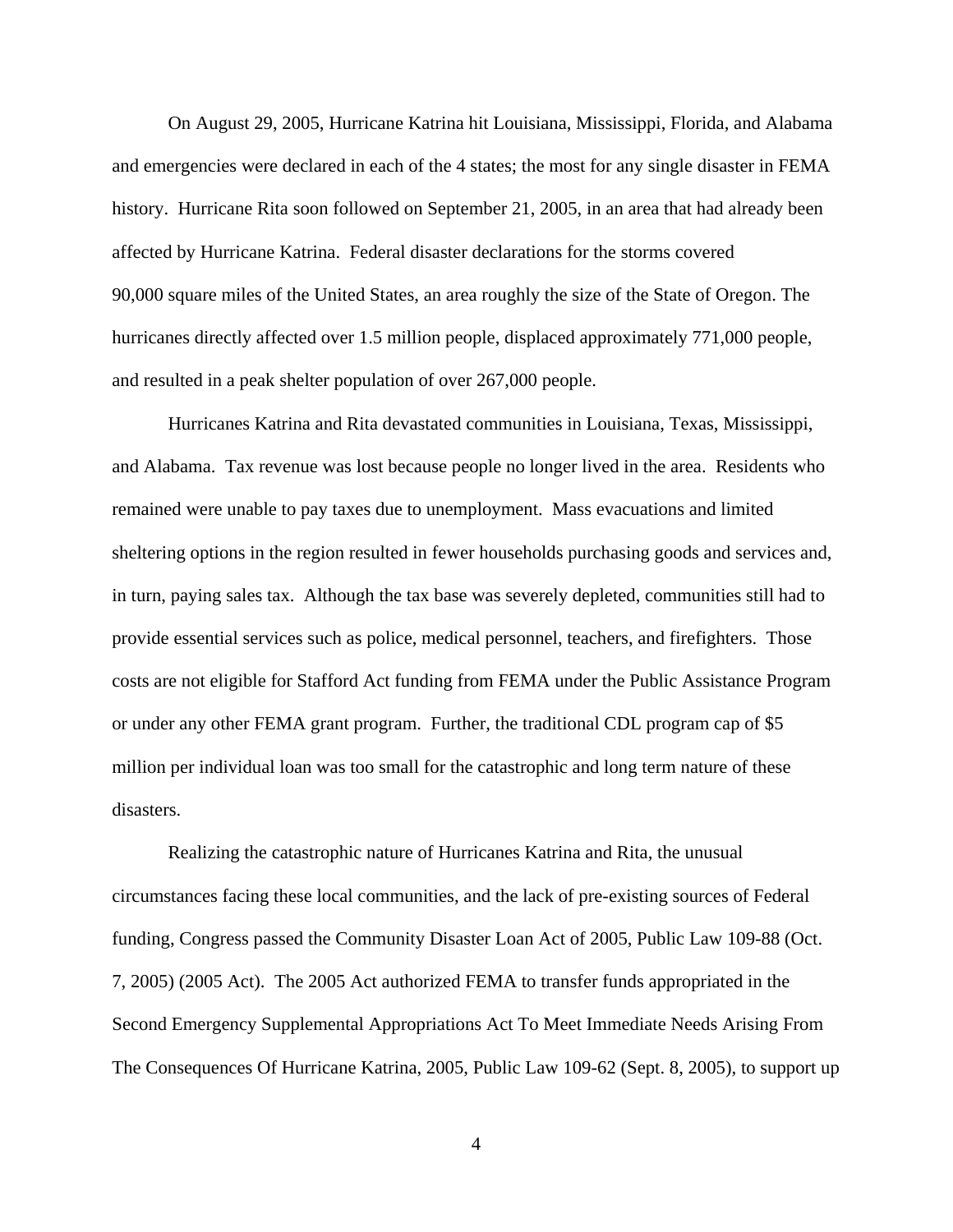to \$1 billion in loan authority to assist communities impacted by Hurricanes Katrina and Rita. Loans issued by FEMA under the 2005 Act are referred to as "Special Community Disaster Loans." For these Special Community Disaster Loans (Special CDLs), the 2005 Act added three elements to the traditional CDL program under section 417 of the Robert T. Stafford Disaster Relief and Emergency Assistance Act (Stafford Act), 42 U.S.C. 5184: (1) it removed the \$5 million limit on individual loans; (2) it restricted the loans "to assist local governments in providing essential service;" and (3) it made the loan cancellation provision of section  $417(c)(1)$ of the Stafford Act inapplicable.

FEMA published an interim rule on October 18, 2005, to implement the provisions of the 2005 Act. See at 70 FR 60443; also 44 CFR 206.370 - 206.377. The interim rule took effect immediately to allow FEMA to provide these loans as soon as possible to the local governments already impacted by Hurricanes Katrina and Rita. Special CDLs, and their accompanying regulations, only apply to communities affected by Katrina and Rita. Further, FEMA was only authorized to approve loans in either the fiscal year in which the disaster occurred (FY 2005) or the fiscal year immediately following that year (FY 2006). Although FEMA is no longer authorized to grant new applications for Special CDLs, FEMA has chosen not to remove the Special CDL regulations at this time, as the conditions such as loan administration, repayment, terms, and restrictions on the use of loan funds may still be applicable.

After FEMA published its interim rule, Congress passed the Emergency Supplemental Appropriations Act for Defense, the Global War on Terror, and Hurricane Recovery, 2006, Public Law 109-234 (June 15, 2006) (2006 Act), which appropriated funds to support \$371,733,000 in loan authority in addition to the loans authorized under the 2005 Act. However, certain eligibility criteria for the 2006 Act program were different from those in the 2005 Act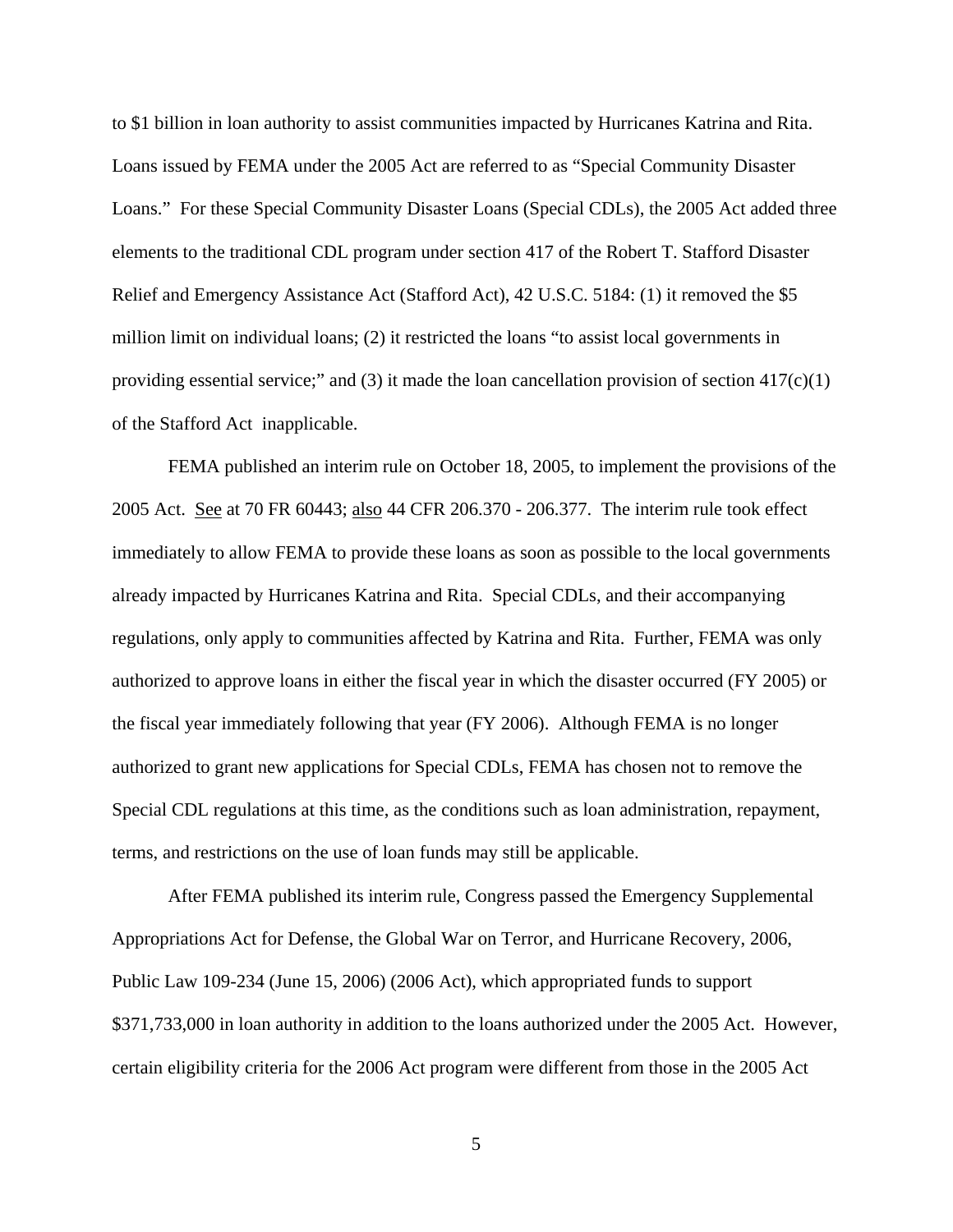program. The 2006 Act included three changes: (1) the maximum loan amount was increased to 50 percent of the applicant's operating budget the fiscal year of the disaster; (2) the loan analysis could only consider "tax revenue" loss and not "other revenues" as allowed for in the 2005 Act; and (3) applicants were required to demonstrate actual loss in tax revenues of 25 percent or greater. The 2006 Act, like the 2005 Act, made the loan cancellation provision of section 417(c)(1) of the Stafford Act inapplicable.

As a result of the 2005 and 2006 Acts, FEMA made 152 loans totaling \$1,270,501,241 to 109 eligible applicants in Mississippi and Louisiana. Under the 2005 Act, FEMA made 52 loans totaling \$261,135,806 in Mississippi and 84 loans totaling \$738,864,194 in Louisiana. In total, \$1 billion of the \$1 billion loan level authorized in the 2005 Act was provided to eligible applicants devastated by Hurricanes Katrina and Rita. Under the 2006 Act, FEMA made four additional loans totaling \$9,485,908 in Mississippi and twelve additional loans totaling \$261,015,333 in Louisiana. In total, \$270,501,241 of the \$371,733,000 loan level authorized in the 2006 Act was provided to eligible applicants devastated by Hurricanes Katrina and Rita. No additional eligible applicants were identified prior to the September 30, 2006 deadline for the remaining \$101,231,759 of the loan authority.

The U.S. Troop Readiness, Veterans' Care, Katrina Recovery, and Iraq Accountability Appropriations Act, 2007, Public Law 110-28, § 4502(a), 119 Stat. 2061 (May 25, 2007) (2007 Act), removed the loan cancellation prohibitions contained in the 2005 and 2006 Acts. This amendment retroactively applies to the dates of enactment of both Acts. This statutory change now gives FEMA discretionary authority, limited by the language in section 417(c)(1) of the Stafford Act (42 U.S.C. 5184), to cancel Special CDLs.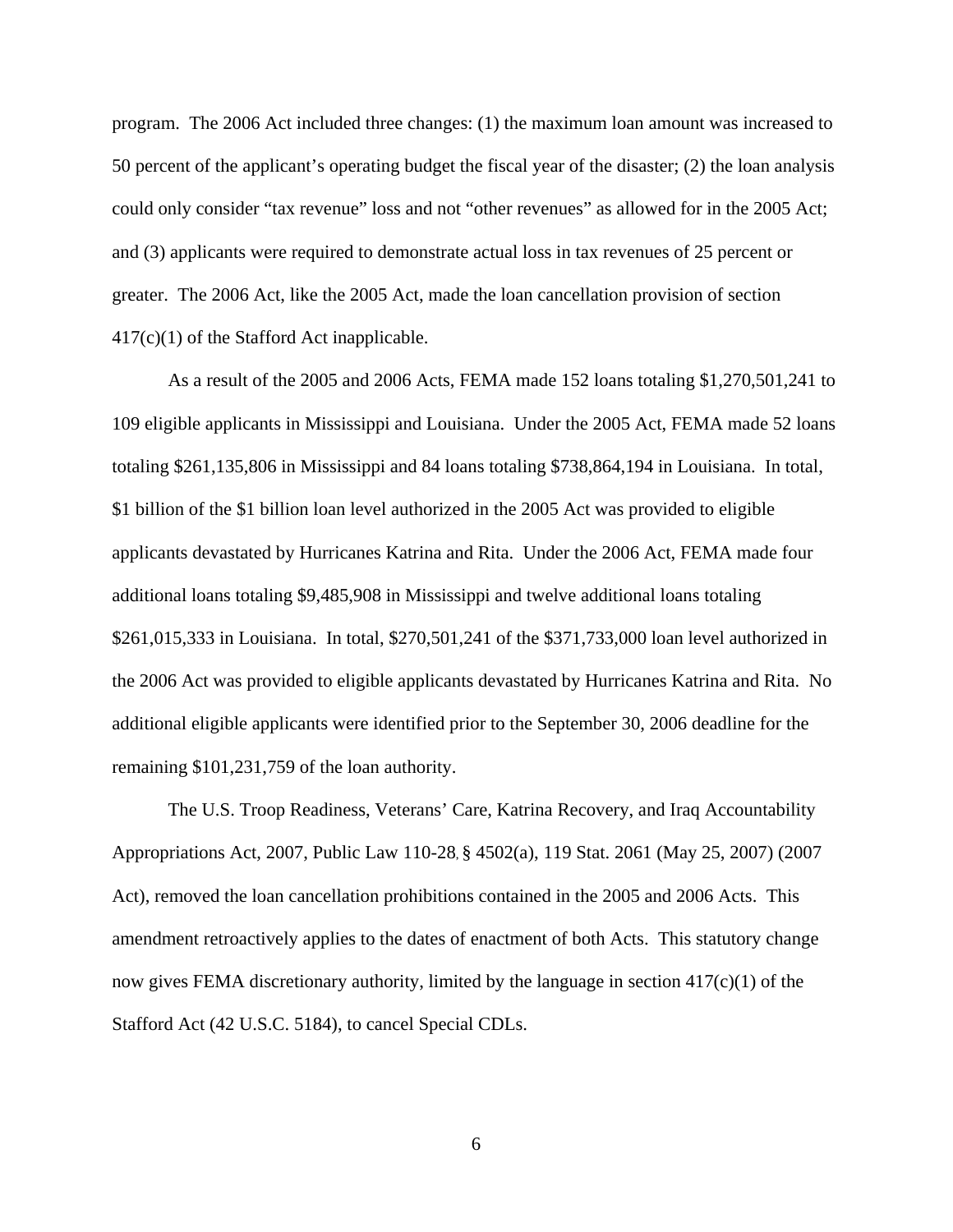With this new authority, FEMA shall cancel a loan if "the revenues of the local government during the full three fiscal year period following the disaster are insufficient to meet the operating budget for the local government, including additional unreimbursed disaster-related expenses for a municipal operating character." This authority is the same as FEMA's authority to cancel loans issued under its traditional CDL program, which have implementing regulations at 44 CFR 206.366. This rulemaking proposes procedures and requirements for local governments to apply for cancellation of Special CDLs, that are the same as those established for the traditional CDL program. FEMA expects to determine whether a local government's revenues are insufficient using the same method FEMA currently uses to determine loan cancellations under the traditional CDL program. Currently, if an applicant has a three year cumulative operating deficit, FEMA analyzes the applicant's revenue during that time to determine if the deficit was caused by insufficient revenues. FEMA determines this by subtracting the applicant's actual post-disaster revenues from the revenue the applicant expected to obtain had the disaster not occurred. This net difference is the estimated revenue loss. If revenue loss does not account for the entire deficit, FEMA examines the applicant's disasterrelated expenditures to determine if an increase in expenditures contributed to the deficit. Based on the results of this analysis, FEMA may cancel all or a part of the loan.

### **II. THIS PROPOSED RULE**

With the passage of the 2007 Act, FEMA has been given the discretionary ability to cancel Special CDLs issued under the 2005 and 2006 Acts subject to the limitations of section 417(c) of the Stafford Act. Accordingly, FEMA proposes to amend its Special CDL regulations to include loan cancellation procedures and requirements.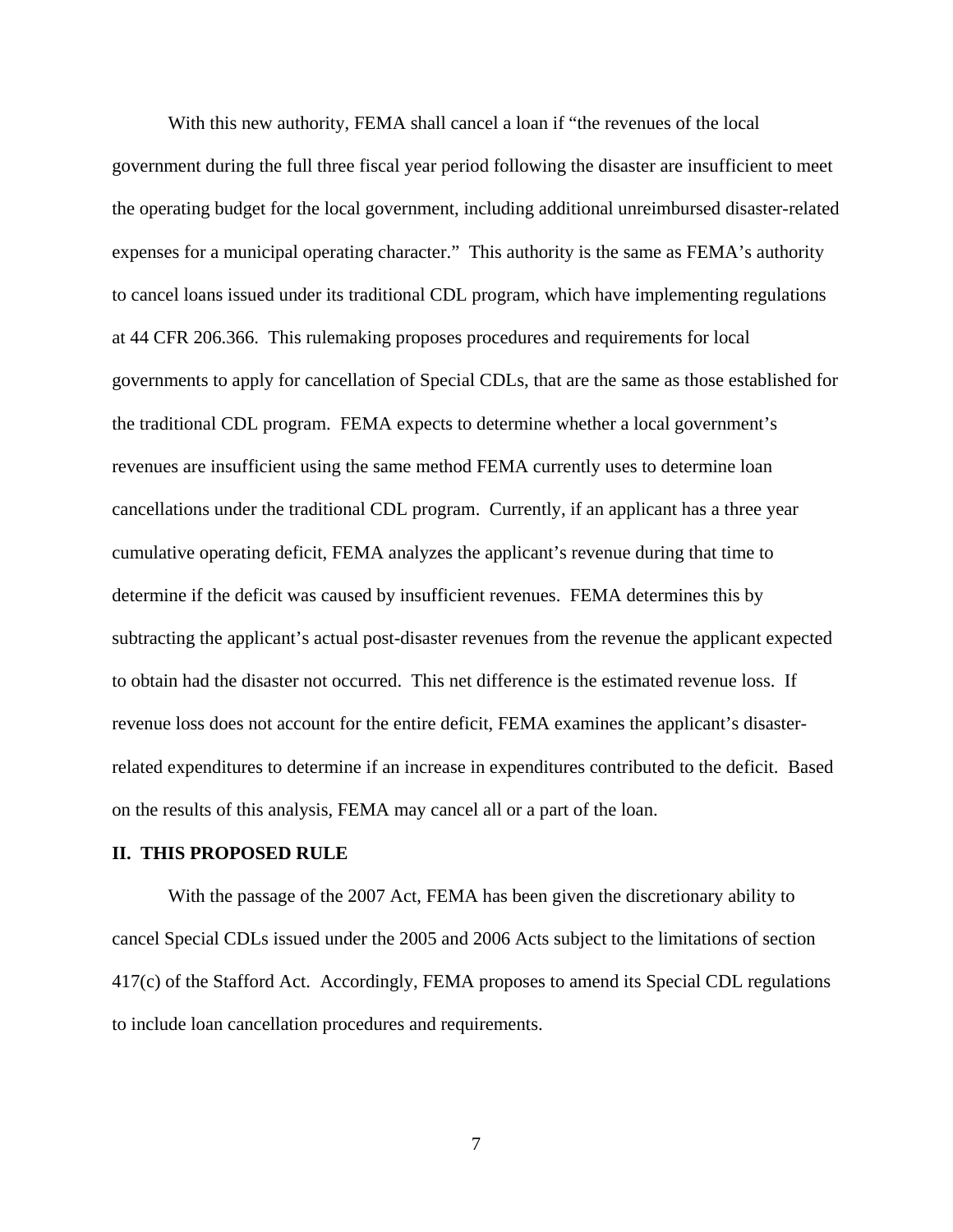Removing the prohibition against cancellation is consistent with FEMA's handling of loans provided to communities affected under all other disasters. For example, communities who receive traditional CDLs may be eligible for loan cancellation. Other communities who have met the cancellation requirements of section 417(c)(1) of the Stafford Act also have had loans cancelled.

Furthermore, FEMA believes the sustained financial long-term recovery of the communities affected by Hurricanes Katrina and Rita may continue to be at risk. For those communities that have not exhibited reasonable financial recovery after three years, cancellation may be appropriate, subject to the limitations of section 417(c) of the Stafford Act. A number of the Gulf Coast communities that carry Special Community Disaster Loans have argued that if they do not have the financial strength to repay these loans on a timely basis, going into default may further impede their ability to recover, affecting among other things, a municipality's ability to issue bonds.

This rule does not propose the automatic cancellation of all Special Community Disaster Loans. FEMA's authority to provide cancellation is limited to those communities whose revenues during the three full fiscal year period following the major disaster are insufficient to meet its operating budget, including additional disaster-related expenses of a municipal operation character. The proposed procedures are intended to provide sufficient information to FEMA to determine when cancellation of a Special Community Disaster Loan, in whole or in part, is warranted.

FEMA proposes to treat those affected by Hurricanes Katrina and Rita under the same terms as traditional CDL recipients. Section 417 of the Stafford Act provides FEMA with the cancellation authority for both the Special CDL Program and the traditional CDL Program.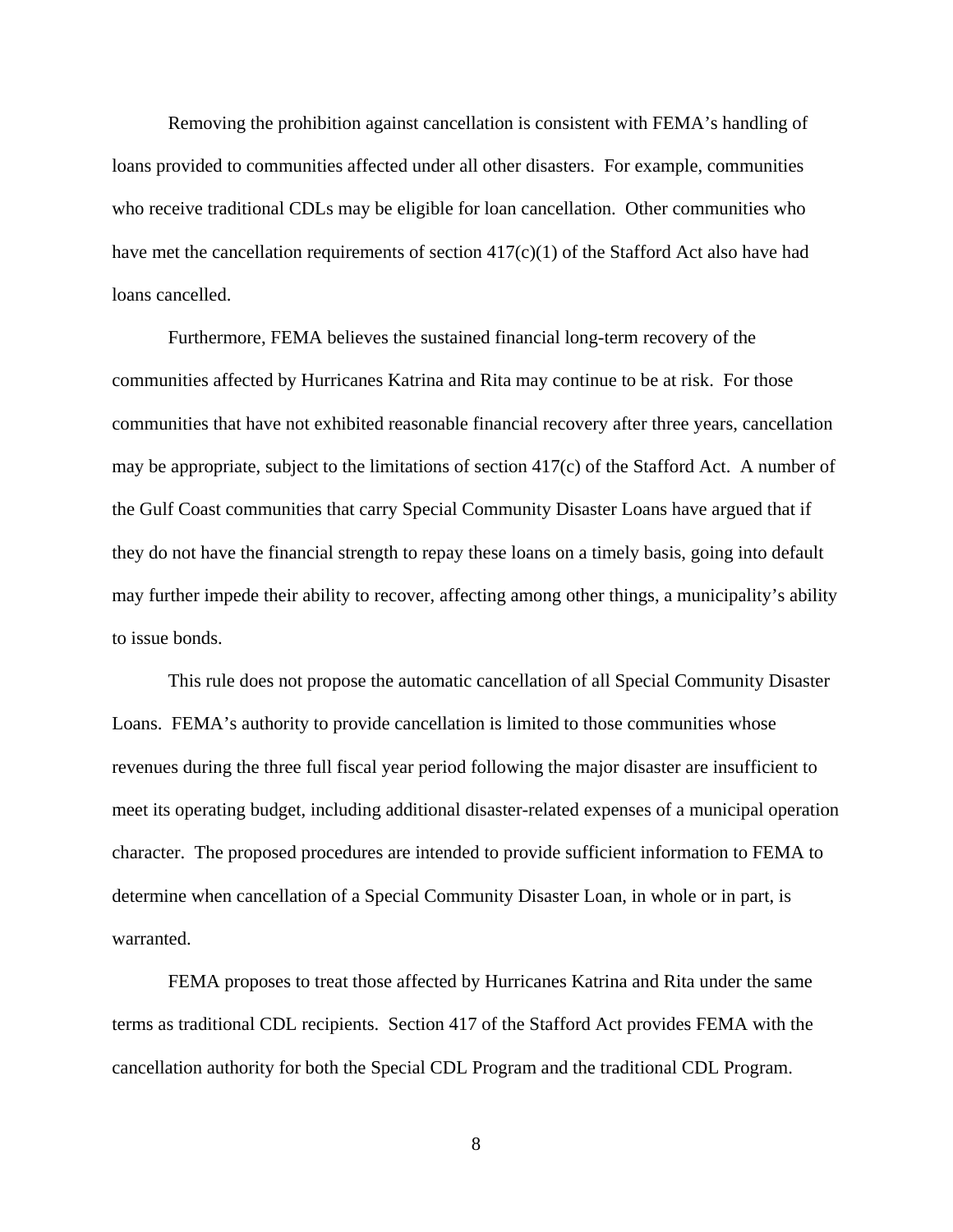FEMA implemented cancellation provisions for the traditional CDL Program regulations at 44 CFR 206.366. FEMA has been applying these provisions to the traditional CDL Program since 1990 and has found them to be successful in providing the information necessary to determine whether cancellation is appropriate. Since the statutory authority to cancel the loans, as provided for in section  $417(c)(1)$  of the Stafford Act, is now the same for both loan programs, FEMA proposes to use the same cancellation requirements and procedures for both loan programs to reduce confusion for the regulated public and reviewing officials.

FEMA may cancel "...all or any part of Special Community Disaster Loans to the extent that revenues of the local government during the three full fiscal year period following the major disaster are insufficient to meet the operating budget of the local government, including additional disaster-related expenses of a municipal operation character." 42 U.S.C. 5184(c). For loan cancellation purposes, FEMA interprets the term "operating budget" to mean actual revenues and expenditures of the local government as published in the official financial statements of the local government. Under the proposed cancellation procedures, the FEMA Assistant Administrator for the Disaster Assistance Directorate (Assistant Administrator) would review the Application for Loan Cancellation and a financial evaluation of the applicant to evaluate the local government's revenues and determine whether FEMA should cancel, in whole or in part, a Special CDL issued under the 2005 or 2006 Acts. FEMA would cancel a part of a loan, as opposed to the whole, in situations where the community's application for cancellation reflects that the community's revenues are not sufficient to repay the entire loan, but are sufficient to repay a portion thereof.

As limited by the Stafford Act, a community's eligibility for cancellation is based on a fixed period of time. The Assistant Administrator's decision must be based on the revenues of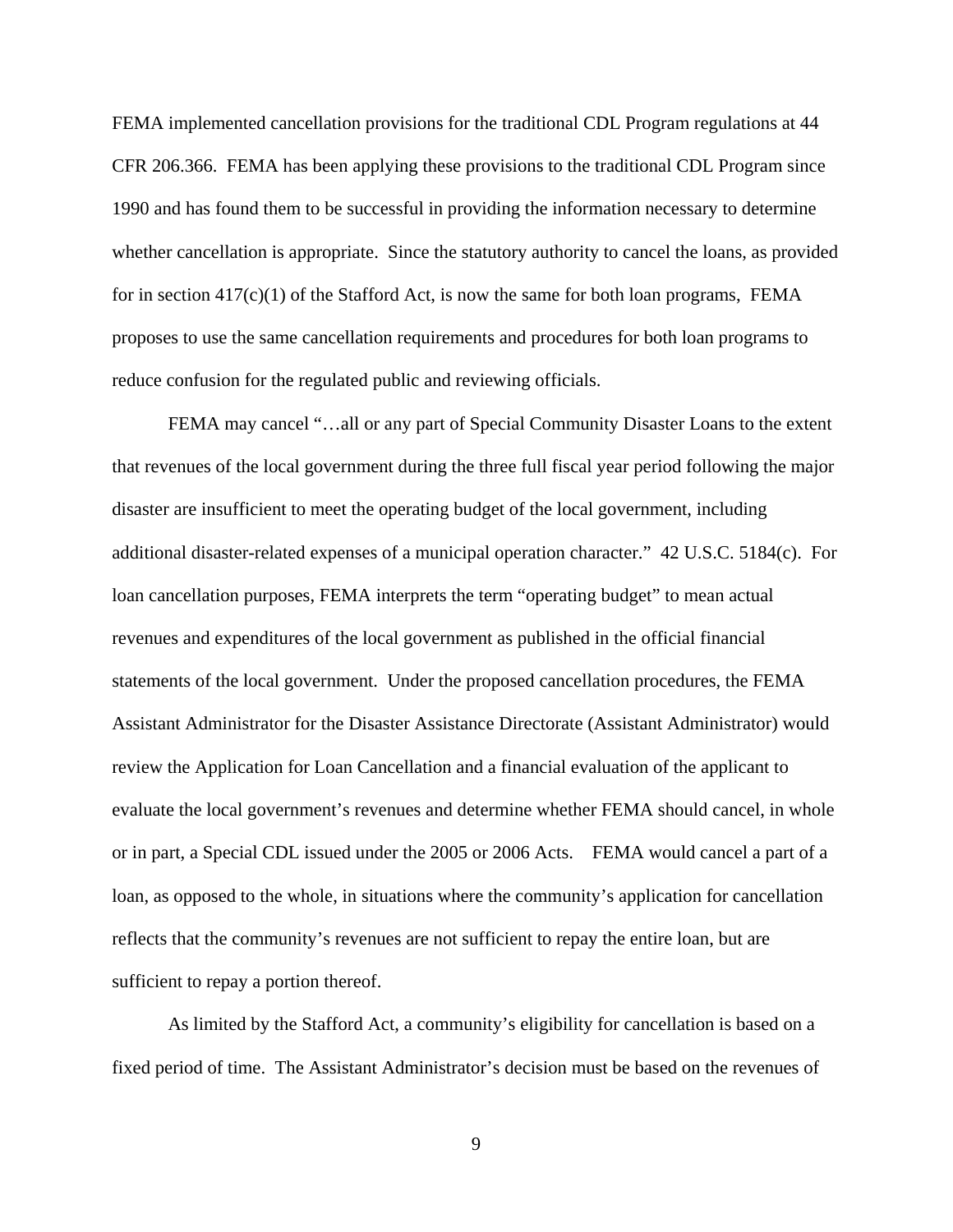the local government during the three full fiscal year period following the major disaster. This means that since Hurricane Katrina occurred in August 2005, eligibility for cancellation can only be based on the revenues of the local government during the following three full fiscal years. The typical "fiscal year," as used by the Federal government, runs from October 1 to September 30. Under this model, the three full fiscal year period after Hurricanes Rita and Katrina ended on September 30, 2008. For governments that operate under a different fiscal year, however, FEMA would modify the three-year period to reflect the 36 calendar months following the disaster.

All of the Special CDLs are three-year loans that may be drawn upon by the local community at its discretion. Once an amount is drawn down, interest begins to accrue on the loan from the date it is dispersed. Although communities may voluntarily make payments on the loan at any time, communities are not required to repay the loan or any related interest until five years after the date of the promissory note, unless otherwise extended by the Assistant Administrator. None of the loans referenced above will come due until October 2010 at the earliest. As of January 2009, two communities have voluntarily paid their loans in full, including accrued interest.

Communities applying for cancellation would be required to submit their Application for Loan Cancellation before the expiration date of their loan. This would allow FEMA the opportunity to cancel all or a part of the loan and forgive all related interest before the loan must be repaid. As long as the community applies for and is granted cancellation before the date its loan expires, then all interest on the amount of the loan that is cancelled would be forgiven regardless of the date that the amount was dispersed or the date that cancellation is granted.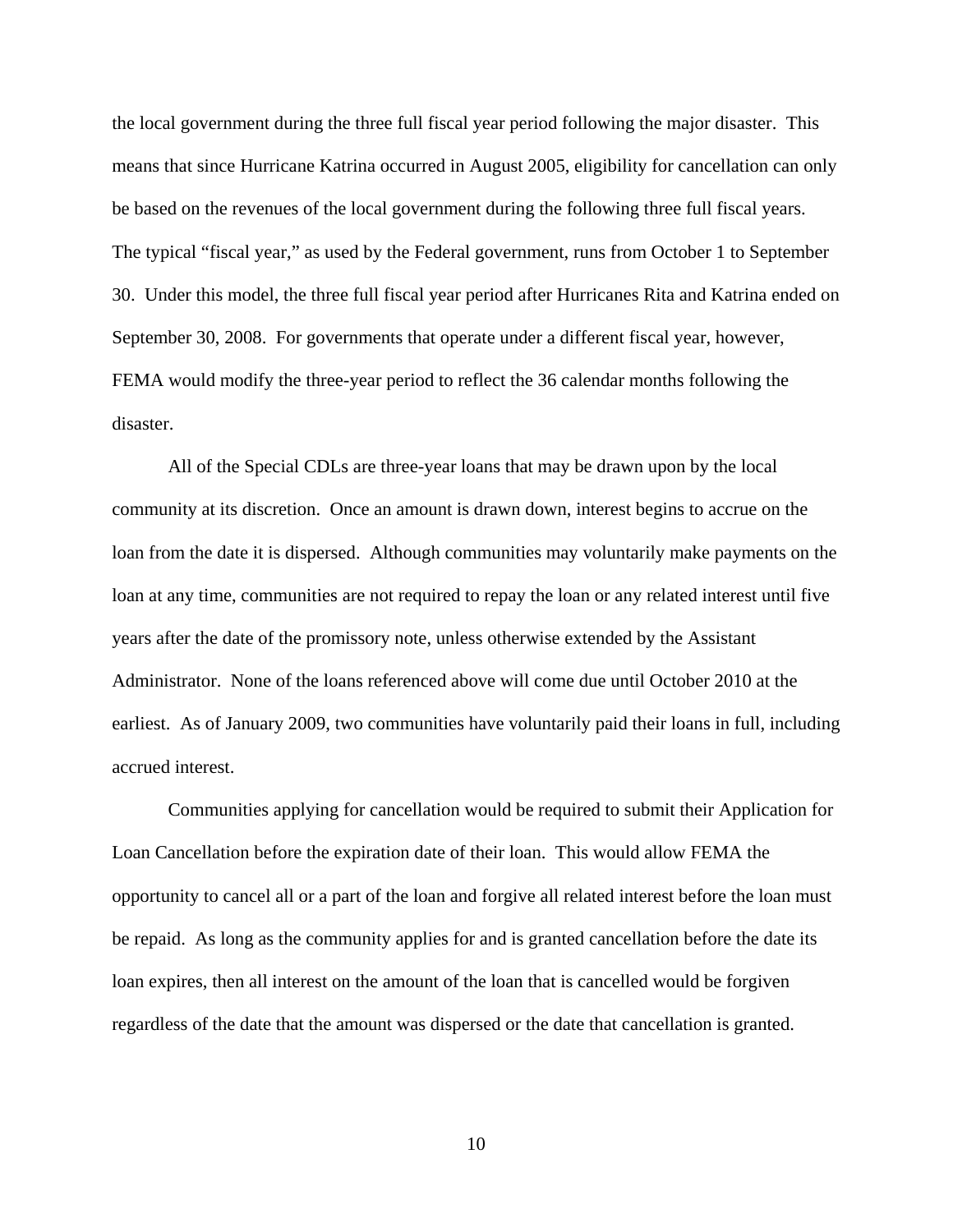If the Assistant Administrator determines that all or part of a community's Special CDL should be cancelled, the amount of principal would be cancelled, and the related interest would be forgiven. The Assistant Administrator's determination concerning loan cancellation would specify that any uncancelled principal and related interest must be repaid in accordance with the terms and conditions of the promissory note; and that, if repayment will constitute a financial hardship, the local government must submit for FEMA review and approval, a repayment schedule for settling the indebtedness on timely basis. Such repayments would be required to be made to the Treasurer of the United States and be sent to FEMA, Attention: Office of the Chief Financial Officer. A loan or cancellation of a loan would not reduce or affect other disasterrelated grants or other disaster assistance. However, FEMA will not make any cancellation that would result in a duplication of benefits to the applicant.

If the tax and other revenue rates or the tax assessment valuation of property which was not damaged or destroyed by the disaster are reduced in the three fiscal years subsequent to the major disaster, the tax and other revenue rates and tax assessment valuation factors applicable to such property in effect at the time of the major disaster would be used without reduction for purposes of computing revenues received. This may result in decreasing the potential for loan cancellations.

If the local government transfers funds from its operating funds accounts to its capital funds account, utilizes operating funds for other than routine maintenance purposes, or significantly increases expenditures which are not disaster related, except increases due to inflation, the annual operating budget or operating statement expenditures would be reduced accordingly for purposes of evaluating any request for loan cancellation.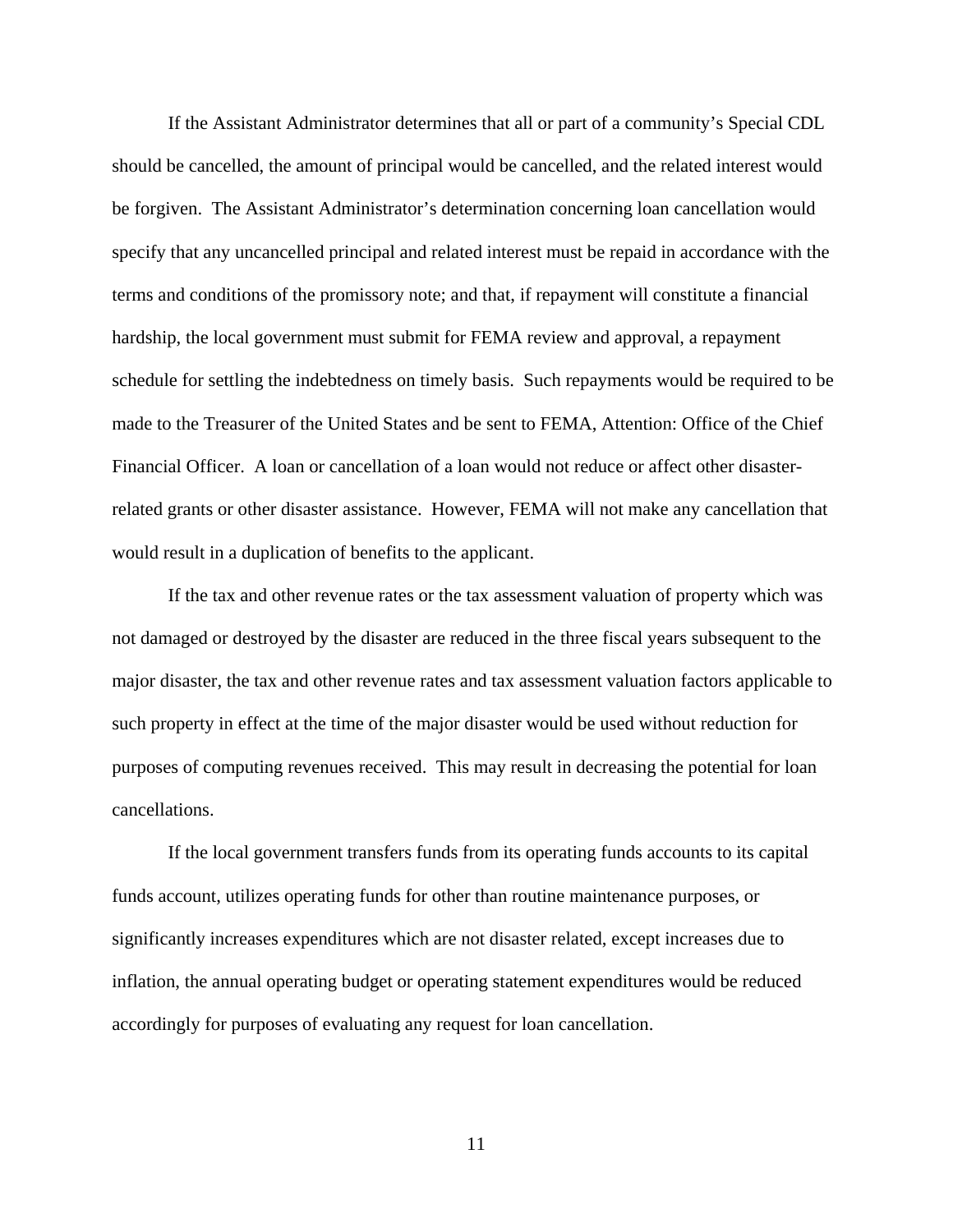It is not the purpose of these loan programs to underwrite pre-disaster budget or actual deficits of the local government. Consequently, such deficits carried forward would reduce any amounts otherwise eligible for loan cancellation.

If FEMA disapproves an Application for Loan Cancellation, in whole or in part, the local government would be allowed to appeal and submit any additional information in support of the application within 60 days of the date of disapproval. The decision of the Assistant Administrator or designee would be final on the appeal of any disapproval of an application for cancellation.

The cancellation provisions would retroactively apply to the dates of enactment of the 2005 and 2006 Acts, so these proposed regulations would apply to all of the Special CDLs awarded by FEMA.

### **III. REGULATORY REQUIREMENTS**

A. Executive Order 12866, Regulatory Planning and Review

Under Executive Order 12866, "Regulatory Planning and Review," 58 FR 51735 (Oct. 4, 1993), a "significant regulatory action" is subject to Office of Management and Budget (OMB) review and the requirements of Executive Order 12866. Section 3(f) of the Executive Order defines "significant regulatory action" as one that is likely to result in a rule that may:

(1) Have an annual effect on the economy of \$100 million or more, or may adversely affect in a material way the economy, a sector of the economy, productivity, competition, jobs, the environment, public health or safety, or State, local or tribal governments or communities;

(2) Create a serious inconsistency or otherwise interfere with an action taken or planned by another agency;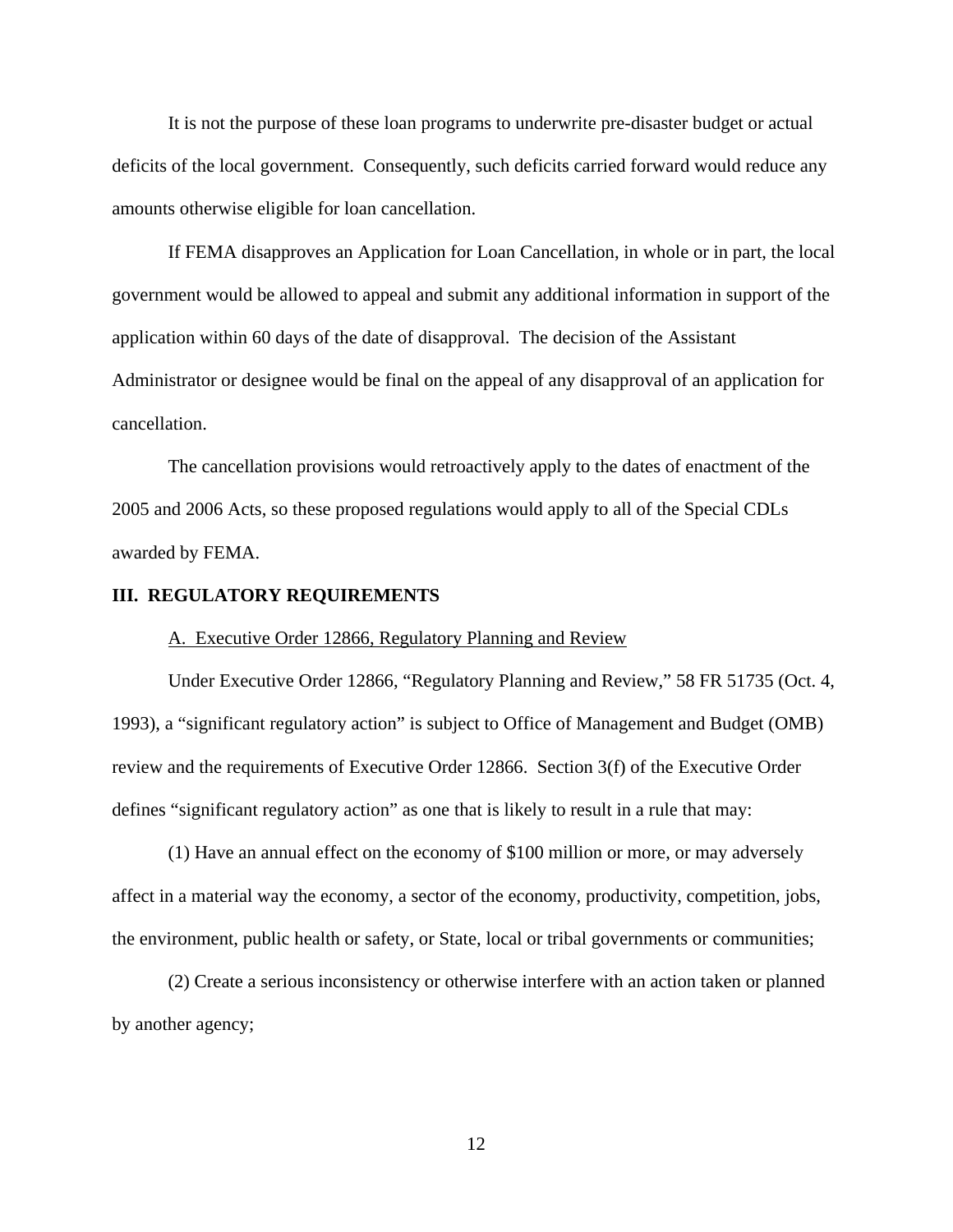(3) Materially alter the budgetary impact of entitlements, grants, user fees, or loan programs, or the rights and obligations of recipients thereof; or

(4) Raise novel legal or policy issues arising out of legal mandates, the President's priorities, or the principles set forth in the Executive Order.

This rule is an economically significant regulatory action under section 3(f) of Executive Order 12866 because it is expected to have an annual effect on the economy of more than \$100 million, and materially alter the budgetary impact of the Special Community Disaster Loans Program. Accordingly, OMB has reviewed this rule.

As previously stated, the 2005 Act authorized FEMA to transfer funds appropriated in the Second Emergency Supplemental Appropriations Act To Meet Immediate Needs Arising From The Consequences Of Hurricane Katrina, 2005, (Public Law 109-62), to support up to \$1 billion in loan authority to assist communities impacted by Hurricanes Katrina and Rita. Loans issued under the 2005 Act are referred to as Special Community Disaster Loans. The next year, the 2006 Act appropriated funds to support an additional \$371,733,000 in loan authority in addition to loans authorized under the 2005 Act. Both the 2005 and 2006 Acts made the loan cancellation provision of section  $417(c)(1)$  of the Stafford Act inapplicable, meaning FEMA had no authority to cancel these loans.

The 2007 Act removes the loan cancellation prohibitions contained in the 2005 and 2006 Acts. The amendment retroactively applies to the date of enactment of both the 2005 and 2006 Acts. This statutory change now gives FEMA discretionary authority, limited by the language in section 417(c)(1) of the Stafford Act, to cancel Special Community Disaster Loans issued pursuant to either the 2005 or 2006 Acts.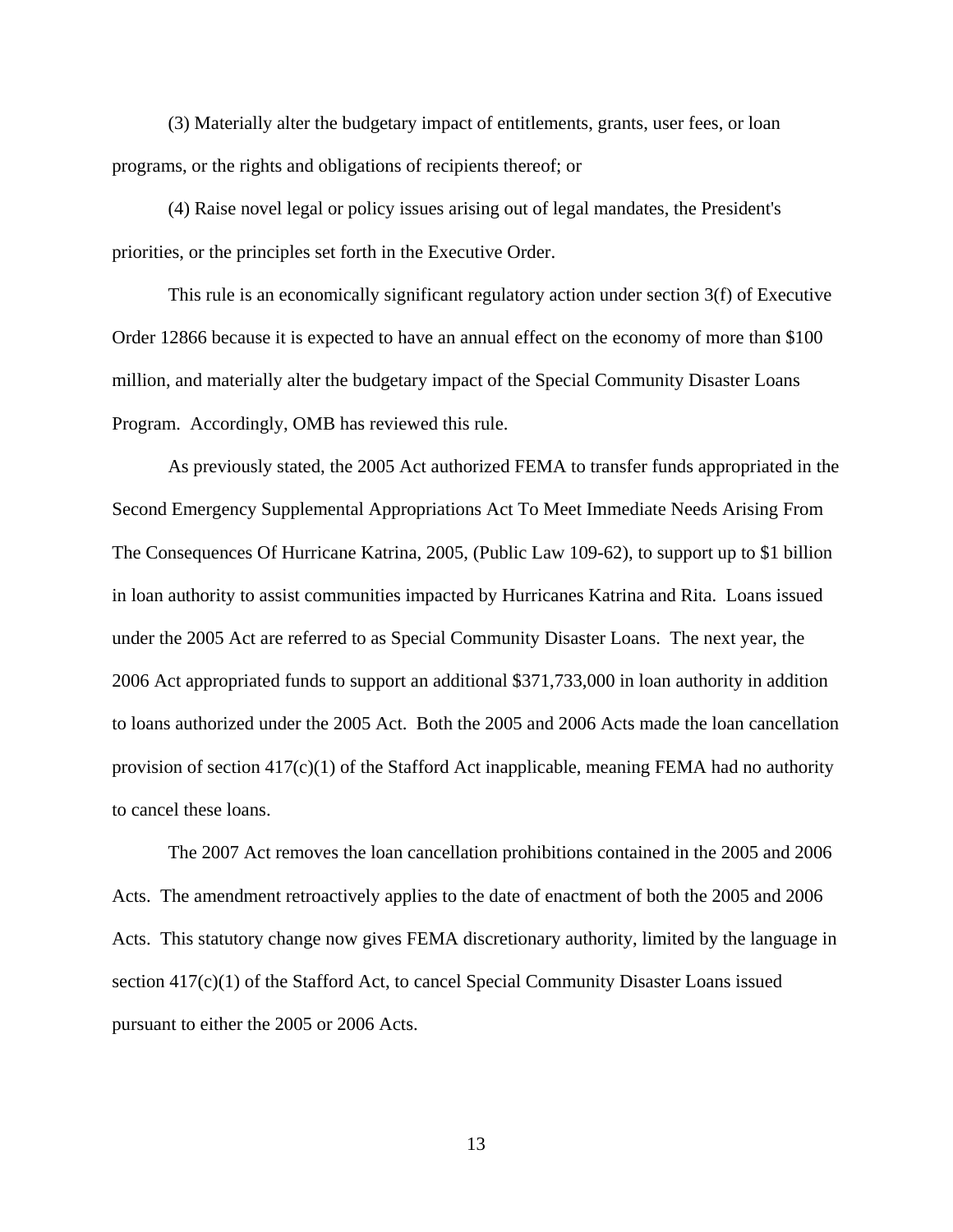Under the 2005 Act, FEMA made 52 loans totaling \$261,135,806 in Mississippi and 84 loans totaling \$738,864,194 in Louisiana. In total, \$1 billion of the \$1 billion loan level authorized in the 2005 Act was provided to eligible applicants devastated by Hurricanes Katrina and Rita. Under the 2006 Act, FEMA made four additional loans totaling \$9,485,908 in Mississippi and twelve additional loans totaling \$261,015,333 in Louisiana. In total, \$270,501,241 of the \$371,733,000 loan level authorized in the 2006 Act was provided to eligible applicants devastated by Hurricanes Katrina and Rita. No additional eligible applicants were identified prior to the September 30, 2006 deadline for the remaining \$101,231,759 of the loan authority.

As a result of the 2005 and 2006 Acts, FEMA made 152 Special Community Disaster Loans totaling \$1,270,501,241 to 109 eligible applicants in Mississippi and Louisiana. The application period for these loans has closed, so no additional local governments can be granted loans under these programs. If all 152 loan recipients applied for and were found eligible for full cancellation under these proposed procedures, up to \$1,270,501,241, plus any applicable interest and costs, could be cancelled. However, because the Special Community Disaster Loans operate as lines of credit from which applicants justifying need draw down, not all of the loan funds obligated have been distributed. As of March 16, 2009, only \$831 million (approximately 65% of the total amount awarded) has been drawn down by applicants. FEMA expects that all communities with Special Community Disaster Loans will apply for cancellation because of the benefits cancellation could have assisting in the recovery of communities. Because FEMA cannot evaluate the individual financial situations of the communities without reviewing the data that would be submitted in the applications for cancellation, FEMA cannot predict at this time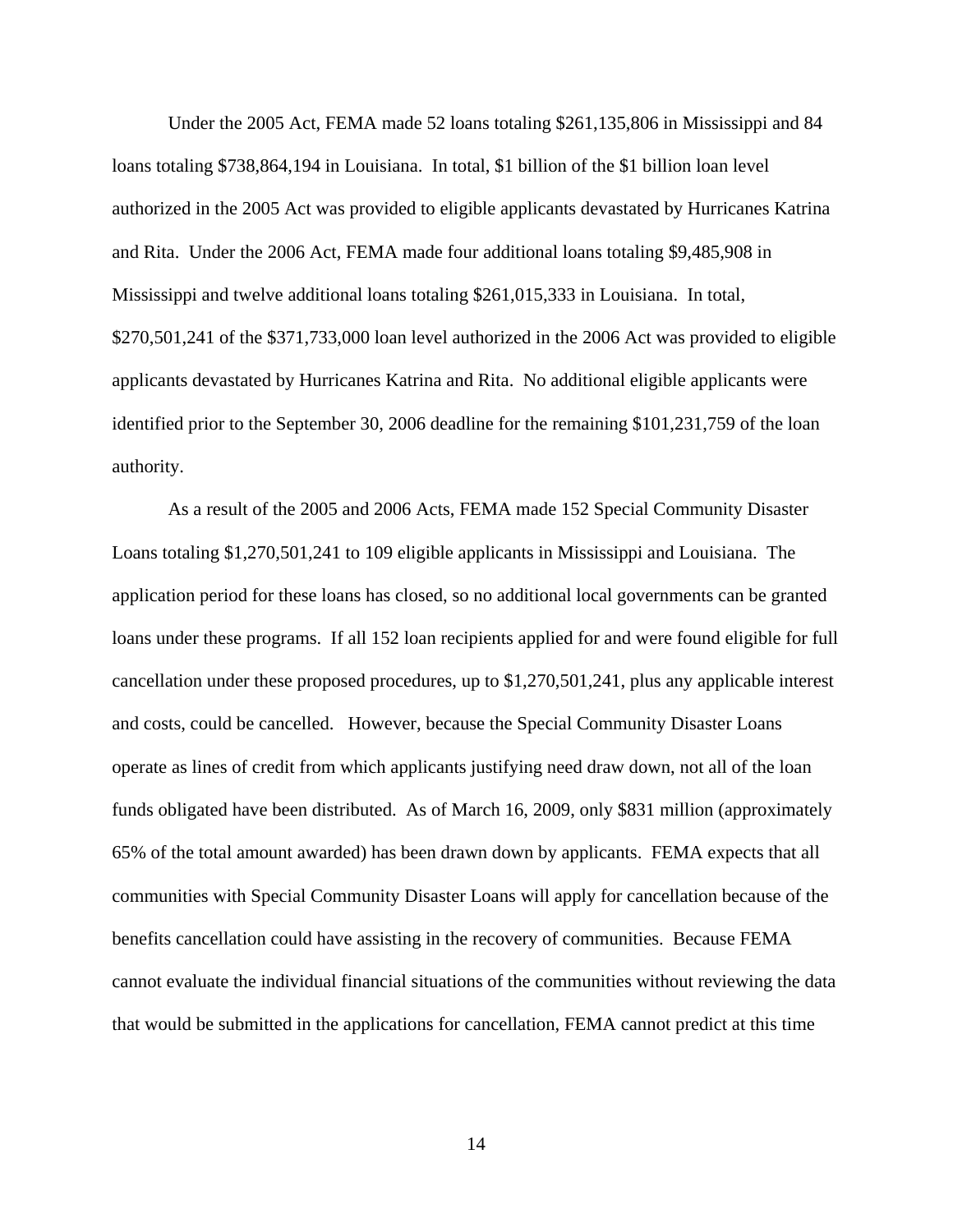how many of those communities will be eligible for cancellation. FEMA solicits public input on this issue.

The purpose of this rule is to implement the cancellation provisions outlined in the 2007 Act which allow for the cancellation of Special Community Disaster Loans for those communities whose revenues during the full three-fiscal-year period following the major disaster are insufficient to meet the operating budget of the local government. The cancellation provisions apply only to Special Community Disaster Loans issued under the 2005 and 2006 Acts. Community Disaster Loans issued prior to the enactment of the 2005 or 2006 Acts, or other loans not issued under the authority of those Acts, are not affected by this rule. Consequently, this rule will have no impact on local governments that do not have a Special Community Disaster Loan.

FEMA proposes to use the cancellation procedures already familiar to communities who received traditional Community Disaster Loans. These procedures are located at 44 CFR 206.366 and have been used by loan recipients since 1990. In assessing the budgetary impact of using an alternative procedure, FEMA considered the effect of possible changes to these wellestablished cancellation procedures.

In considering alternatives, FEMA first considered the automatic cancellation of all Special Community Disaster Loans. However, the text of the statute and the legislative history show that Congress did not automatically forgive these loans, but allows for partial or full forgiveness of community disaster loan repayments if, after three years, local revenue remains insufficient to meet operating expenses. Next, FEMA considered revising the documents submitted by the local communities to prove that local revenue is insufficient to meet operating expenses. FEMA opted to retain the requirements used for the traditional Community Disaster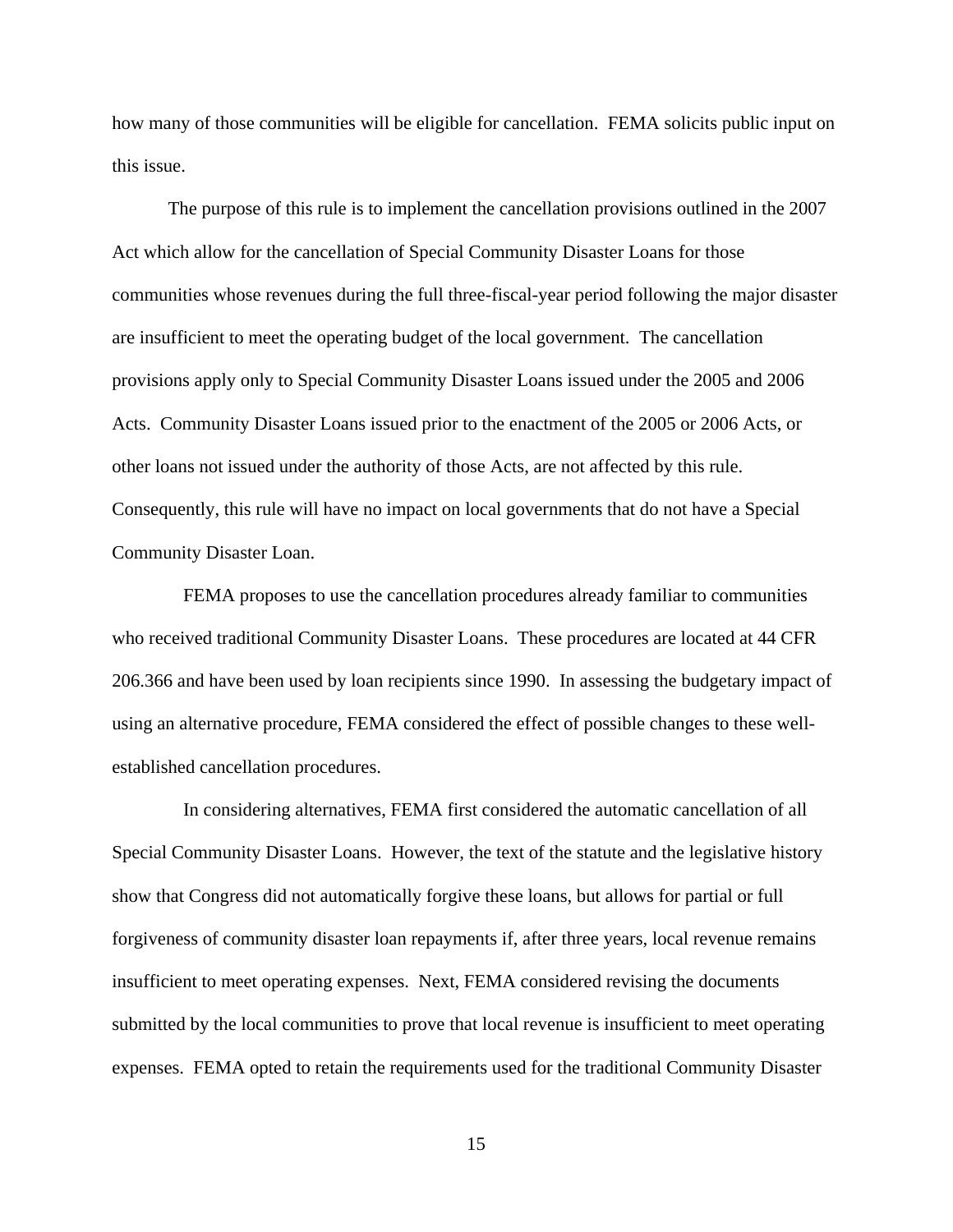Loan program that have proven accurate and efficient in determining whether local communities meet the requirements for cancellation of traditional Community Disaster Loans. Furthermore, the alternatives considered did not have a measurable effect on Federal costs and did not simplify program administration or consolidate or clarify existing definitions, procedures, or processes. Finally, the creation of additional or revised regulatory requirements would not be in concert with the intention of providing forgiveness consistent with previous disasters.

FEMA has found during the past 19 years that the cancellation provisions for the traditional Community Disaster Loan program work -- they provide sufficient and accurate information on which FEMA can base its decision to cancel loans -- and compliance on the part of the borrower is relatively easy. There are no significant issues with these existing procedures that require revision; however, those affected by these regulations are encouraged to identify problems and suggest solutions to those problems during the public comment period for this rule.

Communities affected by these regulations have already received the Special Community Disaster Loans. Therefore, these communities already have established systems and procedures in place to meet the loan maintenance and servicing requirements in 44 CFR 206.375(c). The documents already required under that paragraph meet some of the proposed financial information submission requirements for cancellation. The proposed administrative requirements for loan cancellation should not be too burdensome for either the loan applicant or FEMA. The documents that must be provided in an Application for Loan Cancellation would include: (1) annual operating budgets for the fiscal year of the disaster and the three subsequent fiscal years (states and local governments should already have annual operating budgets as a matter of practice; therefore, this element should create no new burden on the applicants); (2) annual financial reports for the fiscal year of the disaster and the three subsequent fiscal years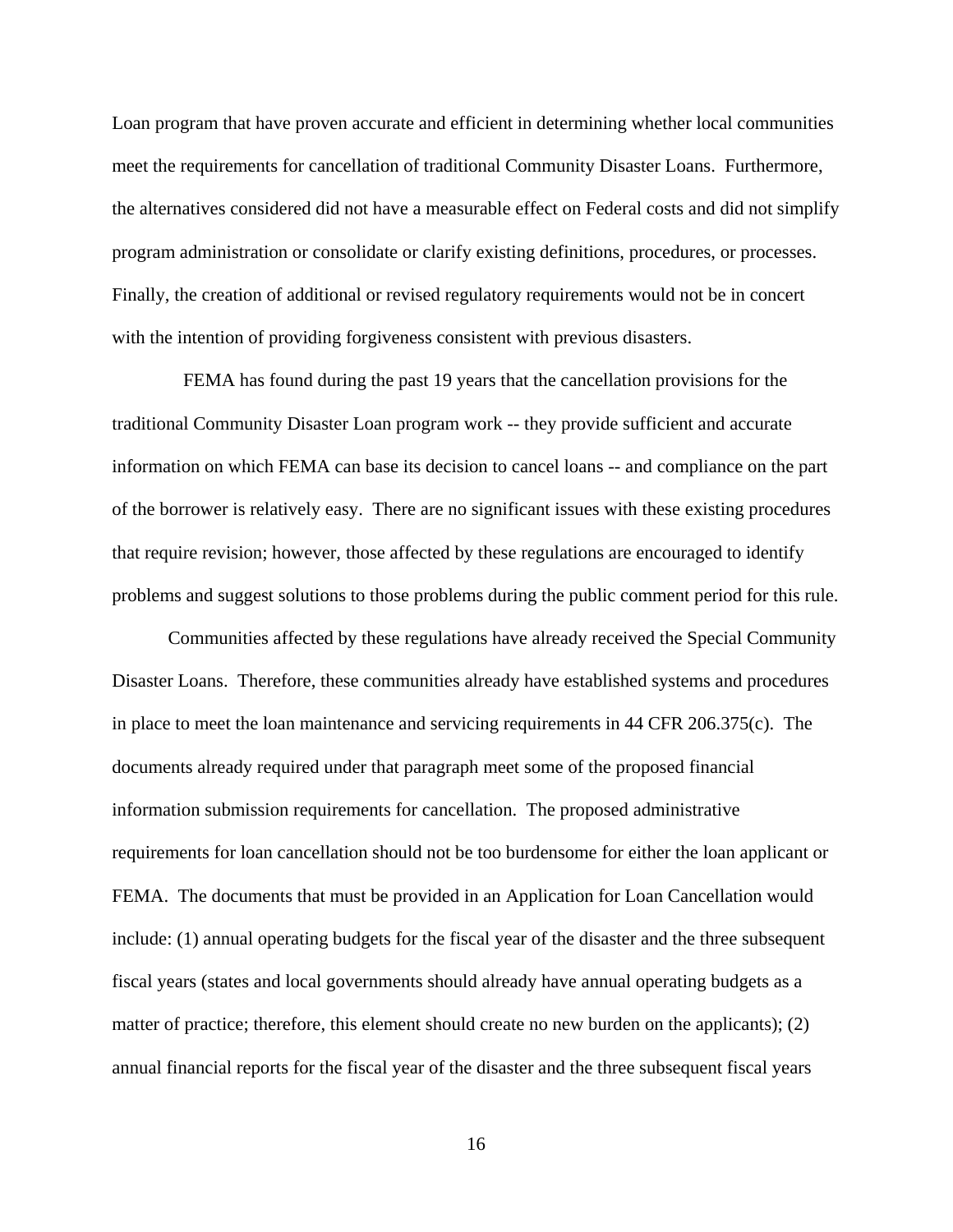(these annual financial reports are already required to be submitted by 44 CFR 206.375(c), and should create no new burden on the applicants); (3) the following information concerning annual real estate property taxes pertaining to the community for the fiscal year of the disaster and the three subsequent fiscal years: the market value of the tax base, the assessment ratio, the assessed valuation, the tax levy rate and the taxes levied and collected (pursuant to pertinent State statutes, ordinances, regulations which prescribe the local government's system of budgeting, accounting and financial reporting in 44 CFR 206.374(b)(1)(ii)(B), and revised OMB Circular A-133, "Audits of States, Local Governments, and Non-Profit Organizations," 44 CFR 13.26, local governments receiving loans must be audited annually; the information required to be submitted with the Application for Loan Cancellation is standard information contained in the annual financial reports resulting from these annual audits); (4) audit reports for the fiscal year of the disaster and the 3-subsequent-fiscal years certifying to the validity of the operating statements (this is a standard element of the annual audit report and the requirement to provide this information should create no new burden on the applicant); and (5) other financial information specified in the Application for Loan Cancellation, which includes information such as unreimbursed disaster-related expenses.

The burden on the public is low with respect to new administrative requirements associated with submitting the Application for Loan Cancellation. FEMA estimates that the annual estimated cost to submit the Application for Loan Cancellation to be \$4,850.32. FEMA made 152 Special Community Disaster Loans to 109 eligible applicants in Mississippi and Louisiana. Because the documents required to be submitted with an Application for Loan Cancellation are documents that each local government should already possess, FEMA estimates that it would take an average of 1 hour for local governments to prepare the Application for Loan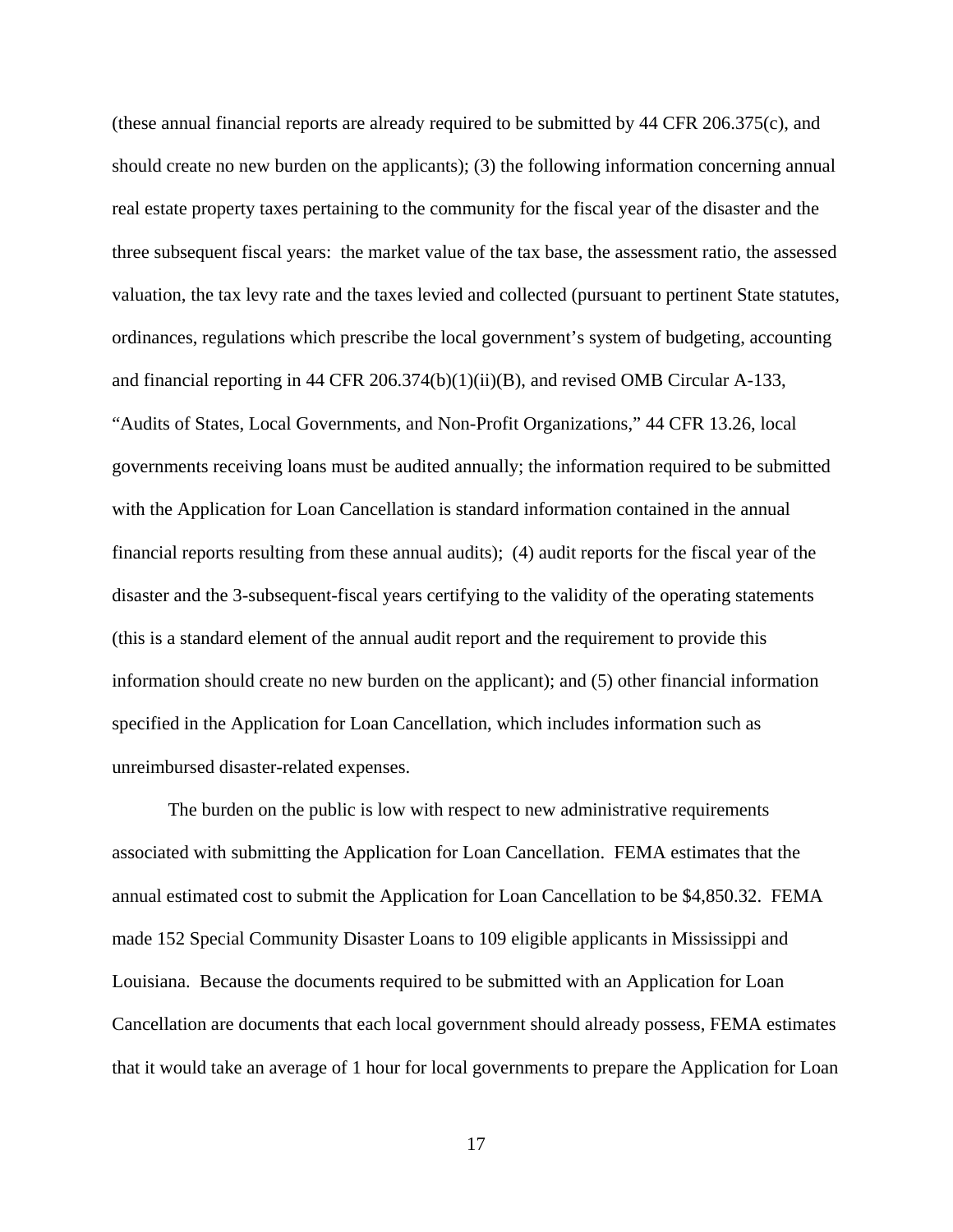Cancellation. Using wage rates from the U.S. Department of Labor, Bureau of Labor Statistics (BLS), Standard Occupation Classification (SOC) System, the median hourly wage for Emergency Management Specialists in Business and Financial Operations (SOC Code Number 13.1061) is \$22.79 per hour. Adding 40 percent to the BLS figure to account for benefits, FEMA has calculated the burden using a wage rate of \$31.91 per hour. Since there are a total of 152 Special Community Disaster Loans, it is estimated that the one time cost of compliance to submit the Application for Loan Cancellation for all loans is \$4,850.32. This figure is calculated as follows: ((152 x 1) x \$31.91).

 If all 152 loan recipients applied, and were found eligible, for full cancellation under these proposed procedures, up to \$1,270,501,241, plus any applicable interest and costs, could be cancelled, although as of March 16, 2009 only \$831 million of that amount had been drawn down. Any funds cancelled will have a positive effect on the State and local economy by reducing on-going operating expenses related to the loan, as well as the debt for the loan. Although not a grant, the cancellation of these loans would affect the Federal government's budget much like a grant. The loans were originally provided out of the Federal Treasury. If the local governments' revenues are found to be insufficient to meet its operating budget, the principal amount of the loan and the related interest would be forgiven. The economic impact would be a transfer payment from the Federal government to the local government whose loan was cancelled.

The overall impact of this rule is, therefore, the cost to the applicant to apply for the cancellation, as well as the impact on the economy of potentially forgiving all Special Community Disaster Loans and any related interest and costs. The maximum total economic impact of this rule is approximately \$1.3 billion (conservatively assuming that all funds awarded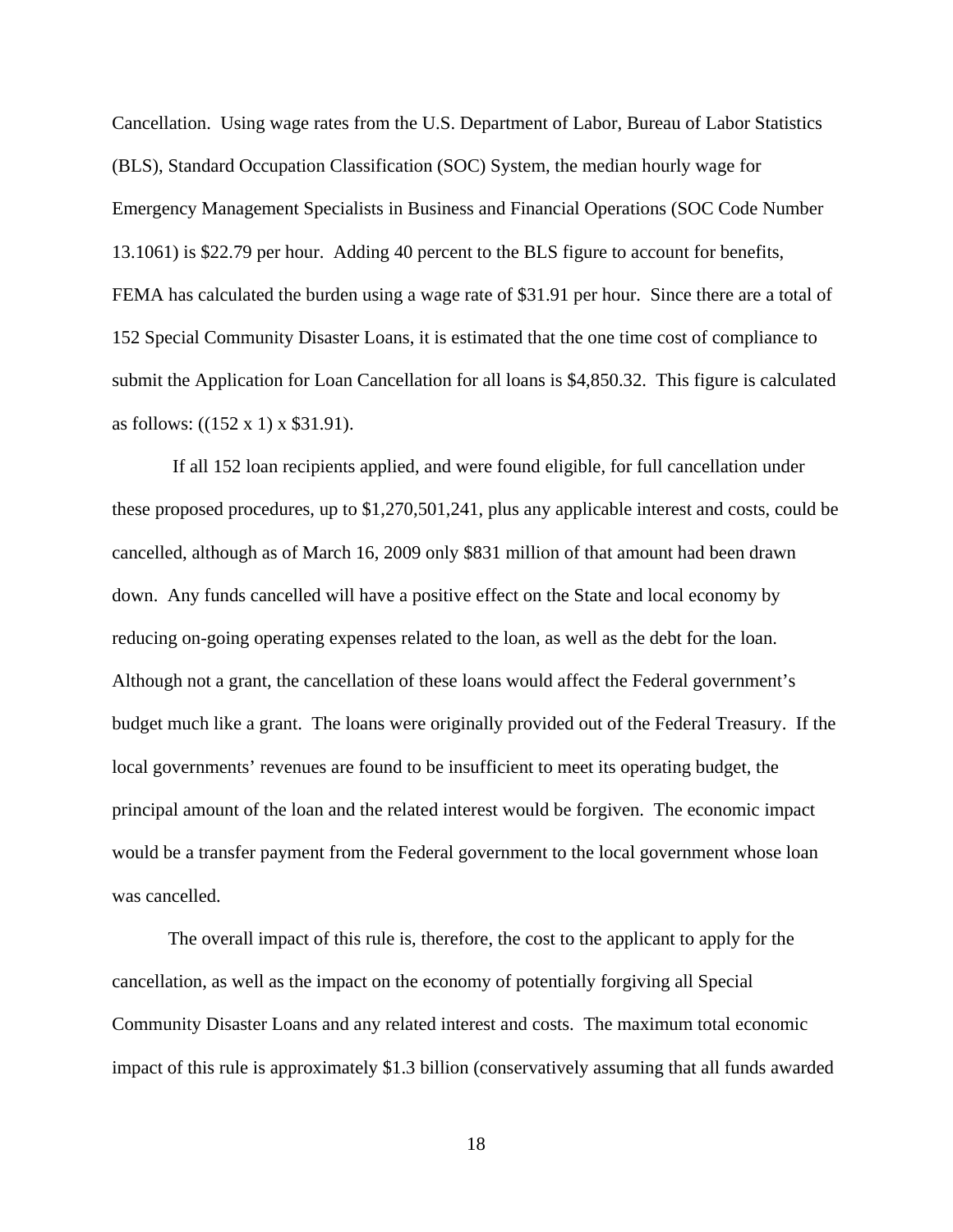will be drawn down, and exclusive of any interest that may also be forgiven). However, without knowing the dollar amounts or even the number of loans that will be cancelled, it is impossible to predict the amount of the economic impact of this rule with any precision. Although the impact of the rule could be spread over multiple years as applications are received, processed, and loans cancelled, the total economic effect of a specific loan cancellation would only occur once, rather than annually.

## B. Regulatory Flexibility Act

Under the Regulatory Flexibility Act (5 U.S.C. 601-612), we have considered whether this proposed rule would have a significant economic impact on a substantial number of small entities. The term "small entities" comprises small businesses, not-for-profit organizations that are independently owned and operated and are not dominant in their fields, and governmental jurisdictions with populations of less than 50,000.

FEMA certifies under 5 U.S.C. 605(b) that this proposed rule would not have a significant economic impact on a substantial number of small entities. Section 601(5) defines small governmental jurisdictions as governments of cities, counties, towns, townships, villages, school districts, or special districts with a population of less than 50,000. This proposed rule would affect the following entities, some of which might be small entities: the 109 eligible applicants devastated by Hurricanes Katrina and Rita located in Mississippi and Louisiana that received Special Community Disaster Loans authorized in the 2005 and 2006 Acts. This proposed rule will not impose any additional requirements on local governments that do not have a Special Community Disaster Loan.

As stated previously, the potential for loan cancellation under the proposed procedures would not have a negative impact on any loan applicant as any funds cancelled will have a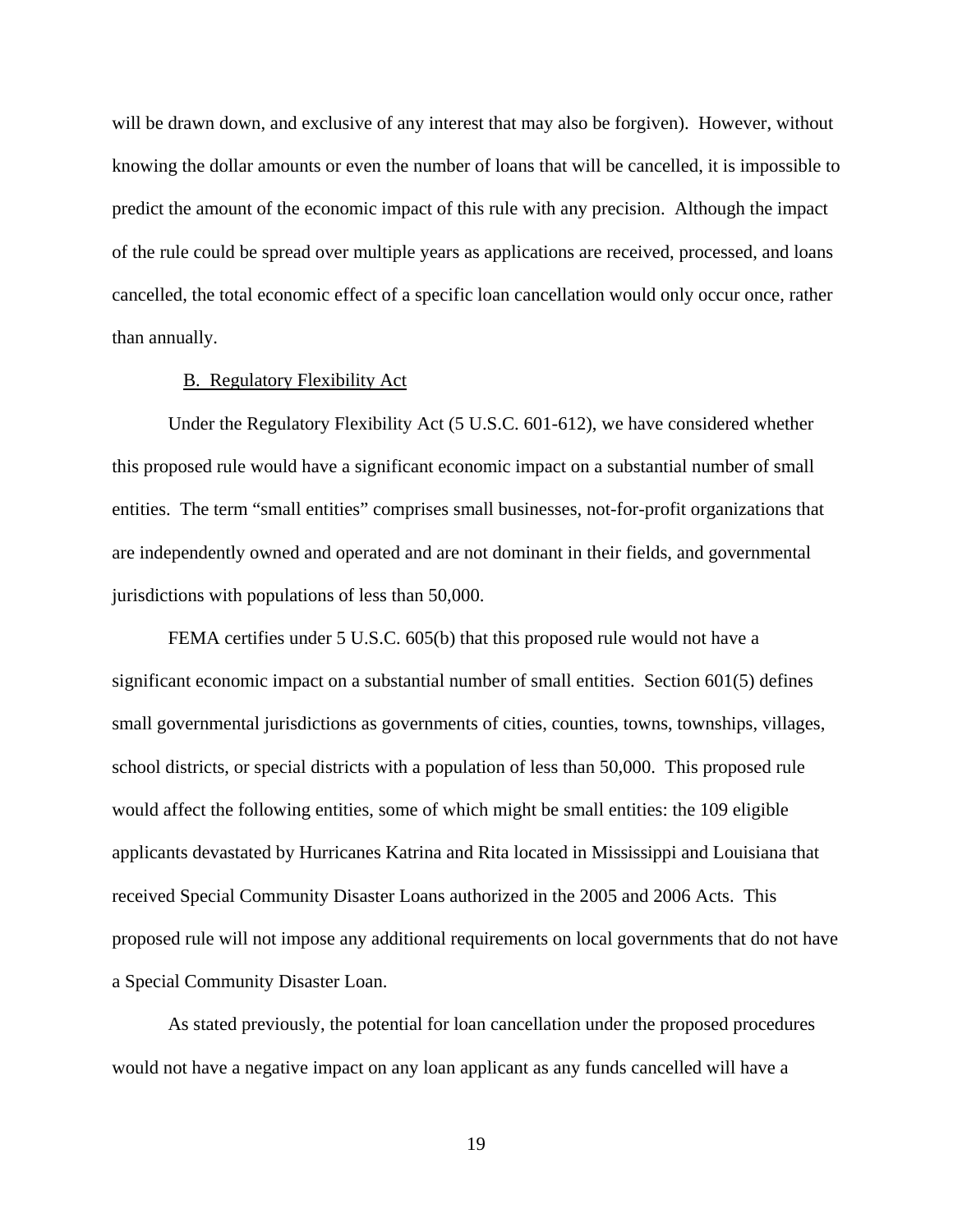positive beneficial effect on the State and local governments by reducing on-going operating expenses and debt related to the loan. We have previously explained that State and local governments that choose to seek loan cancellation consideration will need to spend a minimal amount of staff time preparing the required application. Such a minimal staffing burden is not considered to be a significant economic impact. Consequently, this proposed rule would not have a significant economic impact on a substantial number of small entities.

If you think that your business, organization, or governmental jurisdiction qualifies as a small entity and that this rule would have a significant economic impact on it please submit a comment (See **ADDRESSES**) explaining why you think it qualifies and how and to what degree this rule would economically affect it.

### C. Unfunded Mandates Reform Act of 1995

The Unfunded Mandates Reform Act of 1995 (2 U.S.C. 1531-1538) requires Federal agencies to assess the effects of their discretionary regulatory actions. In particular, the Unfunded Mandates Reform Act addresses actions that may result in the expenditure by a State, local, or tribal government, in the aggregate, or by the private sector, of \$100,000,000 or more in any one year. FEMA does not expect this rule to result in such expenditure since loan recipients applying for potential cancellation of a Special Community Disaster Loan will not result in any expenditure not already assumed. Additionally, this rule is expected to provide a benefit to the local governments by allowing for the cancellation of Special Community Disaster Loans for those communities whose revenues during the full three-fiscal-year period following the major disaster are insufficient to meet the operating budget of the local government. FEMA discusses this rule's effects elsewhere in this preamble.

#### D. Executive Order 13132, Federalism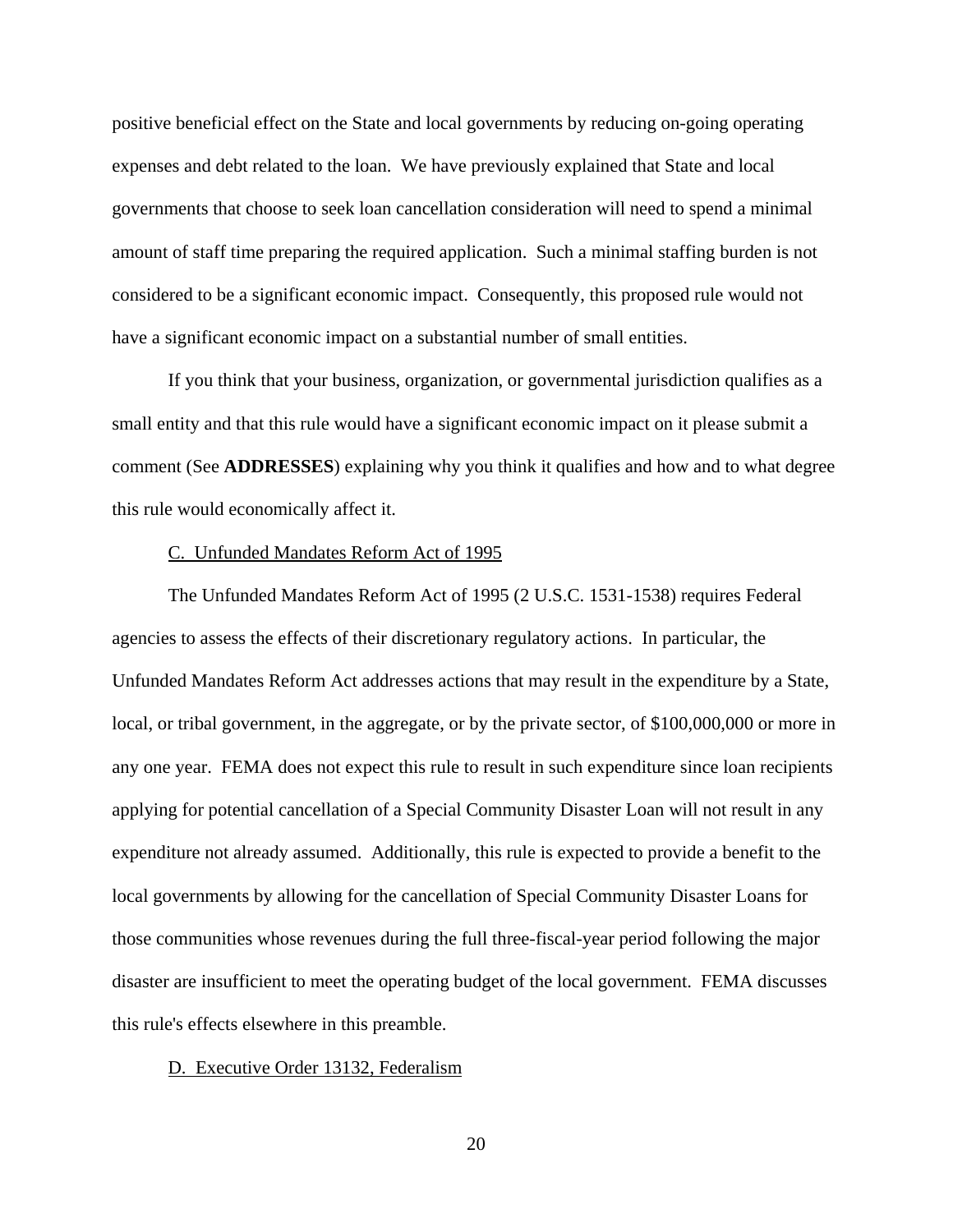This rule will not have substantial direct effects on the States, on the relationship between the National Government and the States, or on the distribution of power and responsibilities among the various levels of government. It will not preempt any State laws. Eligible applicants who may apply for loan cancellation under these proposed procedures do so voluntarily and State policy making discretion is not affected. In accordance with section 6 of Executive Order 13132, FEMA determines that this rule will not have federalism implications sufficient to warrant the preparation of a federalism impact statement.

### E. National Environmental Policy Act

FEMA's regulations implementing the National Environmental Policy Act of 1969 (42 U.S.C. 4321 et seq.) at 44 CFR 10.8 (d)(2)(ii) categorically exclude the preparation, revision, adoption of regulations, directives, manuals, and other guidance documents related to actions that qualify for categorical exclusions. Moreover, the changes being proposed in this rule constitute actions that enforce existing Federal regulations, (44 CFR 10.8(d)(2)(iv)), and involve emergency and disaster response and recovery activities under section 417 of the Stafford Act  $(44 \text{ CFR } 10.8(d)(2)(xix)(K))$ . This rulemaking will not have a significant effect on the human environment and, therefore, neither an environmental assessment nor an environmental impact statement is required.

#### F. Paperwork Reduction Act of 1995

In the October 19, 2005 interim rule (at 70 FR 60442; also 44 CFR 206.370 – 206.377), FEMA determined that implementation of the interim rule would be subject to the Paperwork Reduction Act of 1995 (PRA) (44 U.S.C. 3501-3520). With the interim rule, FEMA submitted two information collection requests to OMB for review and clearance in accordance with the review procedures of the PRA. OMB approved the requested revision of the collection entitled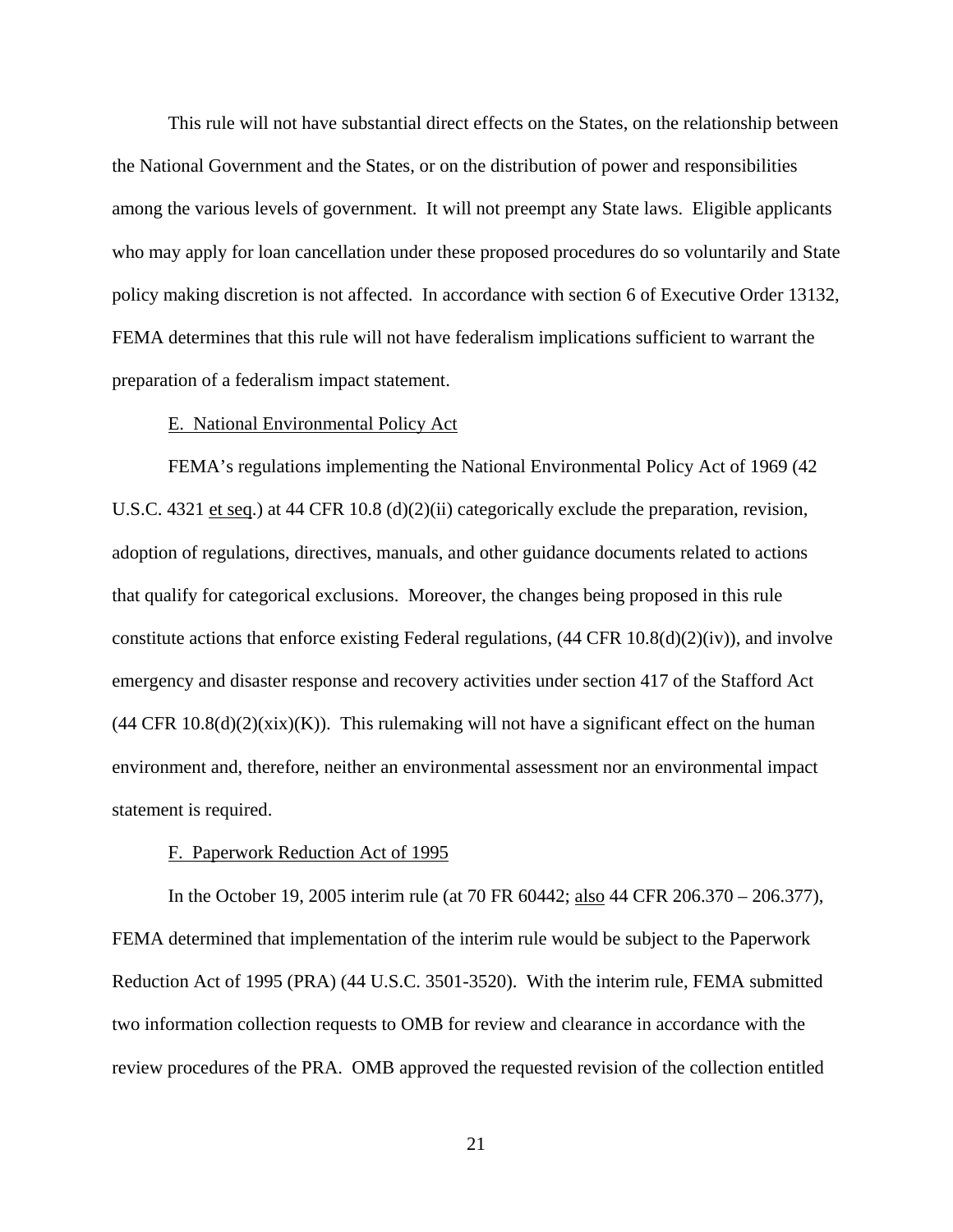"Application for Community Disaster Loan (CDL) Program and the Special Community Disaster Loan (SCDL) Program," which was assigned OMB Control Number 1660-0083 and expires on June 30, 2009. This proposed rule does not contain any changes that would affect that currently approved collection.

OMB also approved the collection entitled "Application for Community Disaster Loan Cancellation" which was assigned OMB Control Number 1660-0082 and expires on January 31, 2010. That collection uses FEMA Form 90-5, Application for Loan Cancellation, which has an annual number of respondents of 1 (the number of communities who apply for cancellation of a Community Disaster Loan under the existing procedures in 44 CFR 206.366). It is intended that applicants seeking cancellation of a Special Community Disaster Loan will use the same form submitted for Community Disaster Loans. Because FEMA proposes to implement the same cancellation procedures for Special Community Disaster Loans as already exist for the Community Disaster Loan program, FEMA proposes to amend that existing collection to increase the number of respondents to 153. This number reflects the 1 Community Disaster Loan cancellation application already received annually under the Community Disaster Loan program, and the potential 152 applications for cancellation of Special Community Disaster Loans as proposed in this rule.

Accordingly, in this proposed rule, FEMA is seeking a revision to the already existing collection of information OMB Control Number 1660-0082, to include the cancellation of Special Community Disaster Loans. This proposed rule serves as the 60 day comment period for this proposed change pursuant to 5 CFR 1320.12. FEMA invites the general public to comment on the proposed collection of information.

#### **Collection of Information**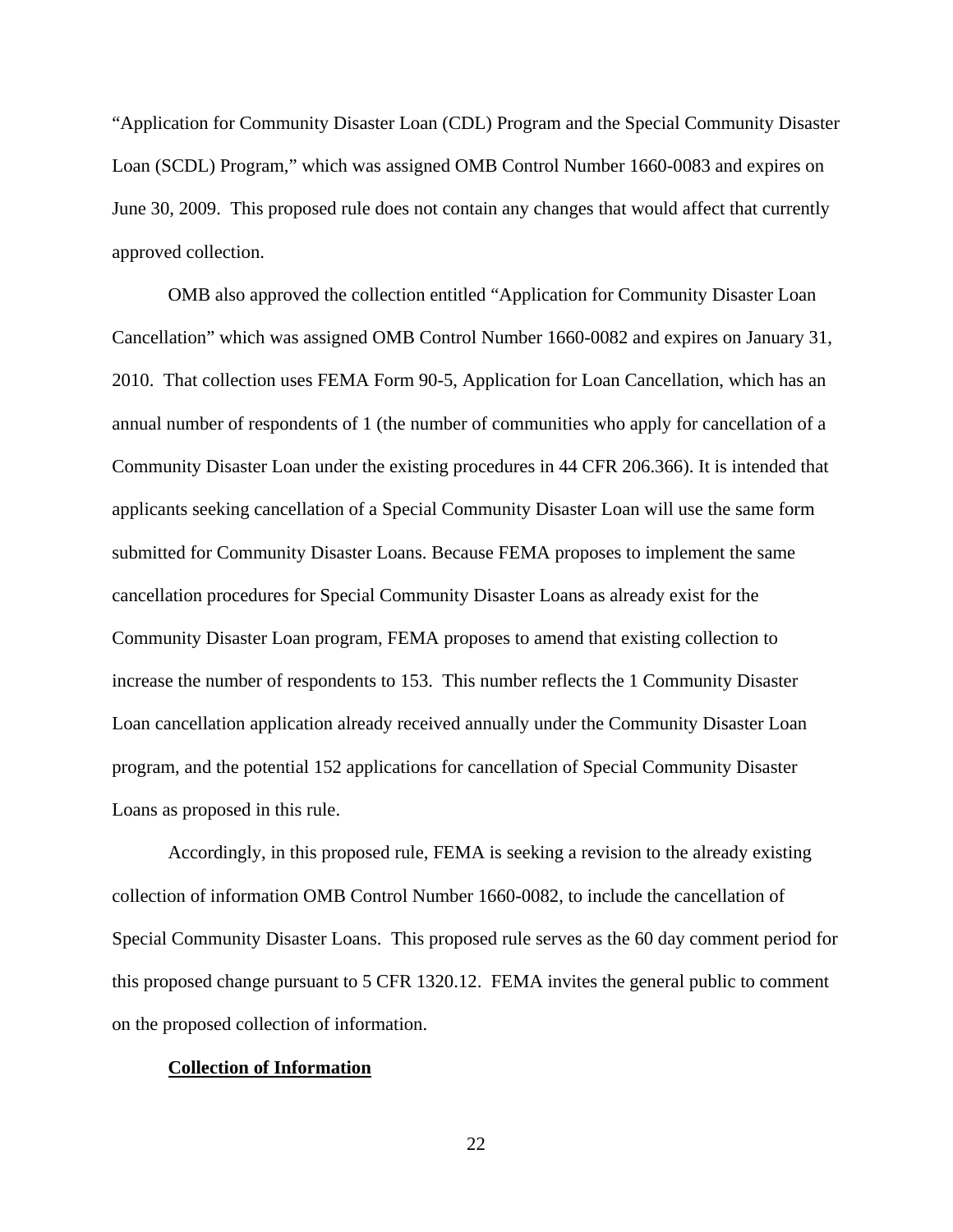Title: Application for Community Disaster Loan Cancellation.

Type of Information Collection: Revision of a currently approved collection.

OMB Number: 1660-0082.

Form Numbers: FEMA Form 90-5.

Abstract: Local governments may submit an Application for Loan Cancellation through the Governor's Authorized Representative to the FEMA Regional Administrator prior to the expiration date of the loan. FEMA has the authority to cancel repayment of all or part of a Community Disaster Loan or a Special Community Disaster Loan to the extent that a determination is made that revenues of the local government during the three fiscal years following the disaster are insufficient to meet the operating budget of that local government because of disaster-related revenue losses and additional unreimbursed disaster-related municipal operating expenses. Operating budget means actual revenues and expenditures of the local government as published in the official financial statements of the local government.

Affected Public: State, local or tribal governments.

Number of Respondents: 153.

Frequency of Response: 1 per year.

Hour Burden Per Response: 1 hour.

Estimated Total Annual Burden Hours: 153 hours.

| Table A.12: Estimated Annualized Burden Hours and Costs |                                             |                                   |                                                        |                                                               |                                                          |                                       |                                                              |  |  |  |
|---------------------------------------------------------|---------------------------------------------|-----------------------------------|--------------------------------------------------------|---------------------------------------------------------------|----------------------------------------------------------|---------------------------------------|--------------------------------------------------------------|--|--|--|
| Type of<br><b>Respondent</b>                            | <b>Form Name</b><br>/ Form<br><b>Number</b> | No. of<br><b>Respon-</b><br>dents | No. of<br>Respon-<br>ses per<br><b>Respon-</b><br>dent | Avg.<br><b>Burden</b><br>per<br><b>Response</b><br>(in hours) | Total<br><b>Annual</b><br><b>Burden</b><br>(in<br>hours) | Avg.<br><b>Hourly</b><br>Wage<br>Rate | <b>Total</b><br><b>Annual</b><br><b>Respon-</b><br>dent Cost |  |  |  |
|                                                         | Application<br>for Loan                     |                                   |                                                        |                                                               |                                                          |                                       |                                                              |  |  |  |
|                                                         | Cancellation                                |                                   |                                                        |                                                               |                                                          |                                       |                                                              |  |  |  |
| State, local<br>and Tribal<br>Government                | / FEMA<br>Form 90-5<br>under 44)            |                                   |                                                        |                                                               | 1                                                        | \$31.91                               | \$31.91                                                      |  |  |  |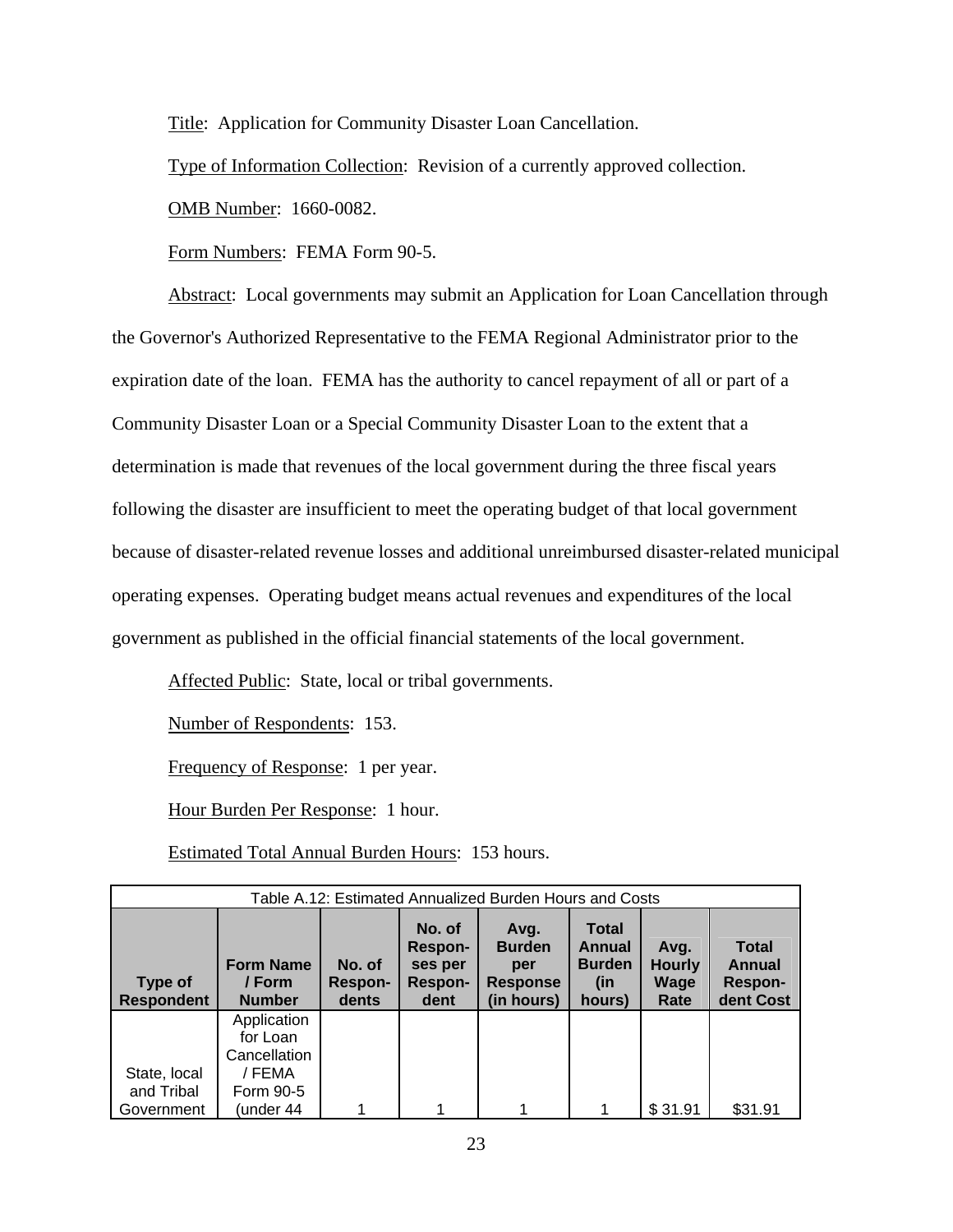|                                          | <b>CFR</b><br>206.366 as<br>currently<br>approved by<br>OMB)                                                                                     |     |   |     |         |            |
|------------------------------------------|--------------------------------------------------------------------------------------------------------------------------------------------------|-----|---|-----|---------|------------|
| State, local<br>and Tribal<br>Government | Application<br>for Loan<br>Cancellation<br>/ FEMA<br>Form 90-5<br>(under 44<br>CFR.<br>206.376 the<br>change<br>associated<br>with this<br>rule) | 152 | 1 | 152 | \$31.91 | \$4,850.32 |
| <b>Total</b>                             |                                                                                                                                                  | 153 |   | 153 |         | \$4,882.23 |

 Estimated Cost: \$0. There are no start-up, operational or other costs associated with this information collection in addition to the burden hour cost noted in the table above.

 Comments: Written comments are solicited to (a) evaluate whether the proposed data collection is necessary for the proper performance of the agency, including whether the information shall have practical utility; (b) evaluate the accuracy of the agency's estimate of the burden of the proposed collection of information, including the validity of the methodology and assumptions used; (c) enhance the quality, utility, and clarity of the information to be collected; and (d) minimize the burden of the collection of information on those who are to respond, including through the use of appropriate automated, electronic, mechanical, or other technological collection techniques or other forms of information technology, e.g., permitting electronic submission of responses.

Interested persons are invited to submit written comments on the information collection through one of the methods listed in ADDRESSES above on or before **[INSERT DATE 60 DAYS AFTER DATE OF PUBLICATION IN THE FEDERAL REGISTER]**.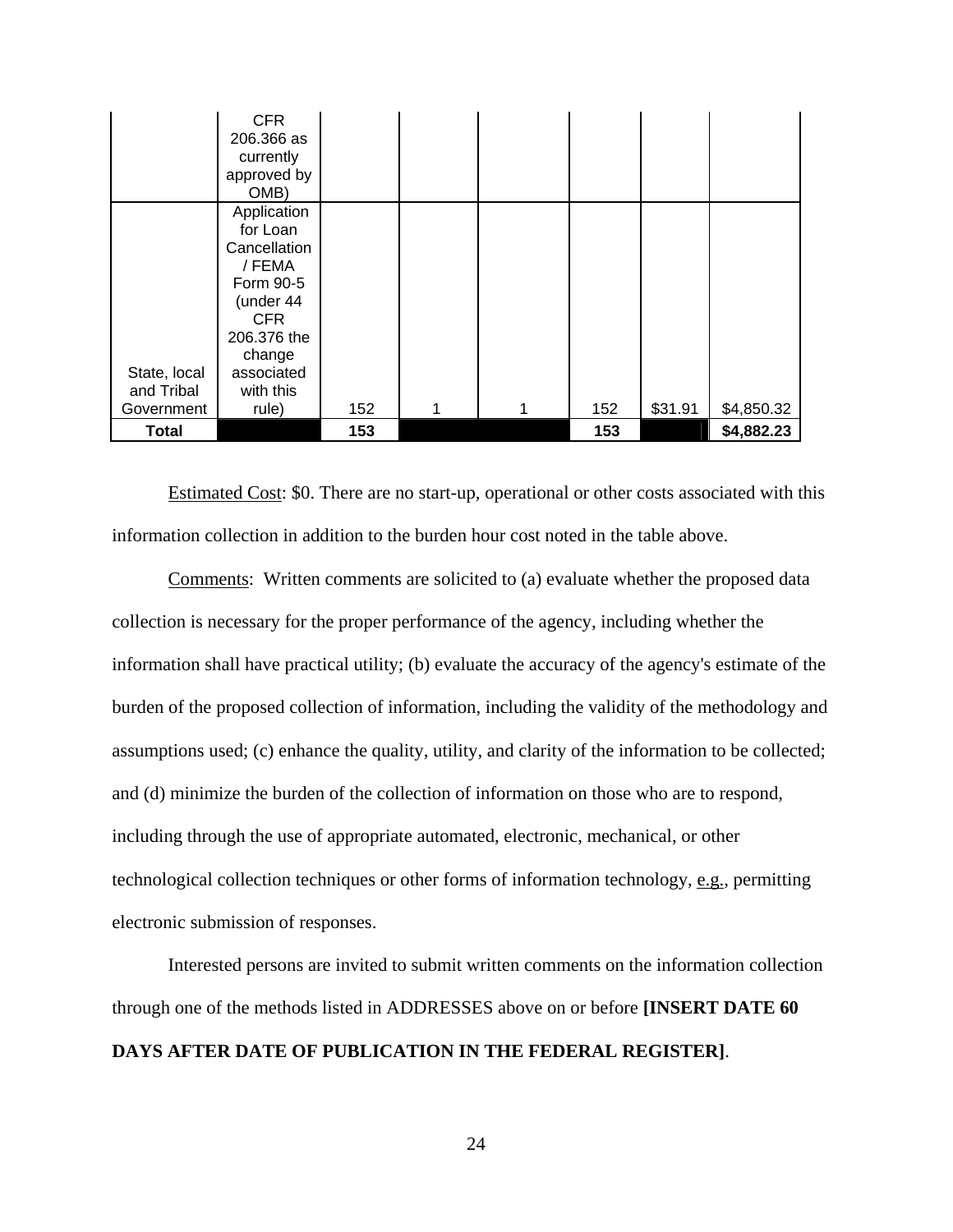**FOR FURTHER INFORMATION CONTACT**: Contact Gerald Connelly, (202) 646-

3638 for additional information regarding this information collection. You may contact the Records Management Branch for copies of the proposed collection of information at facsimile number (202) 646-3347 or e-mail address: FEMAInformation-Collections@dhs.gov.

## G. Executive Order 12630, Taking of Private Property

This rule will not affect a taking of private property or otherwise have taking implications under Executive Order 12630, Governmental Actions and Interference with Constitutionally Protected Property Rights.

#### H. Executive Order 12988, Civil Justice Reform

This rule meets applicable standards in sections 3(a) and 3(b)(2) of Executive Order 12988, Civil Justice Reform, to minimize litigation, eliminate ambiguity, and reduce burden.

# I. Executive Order 13175, Consultation and Coordination with Indian Tribal

### Governments

Because no Special Community Disaster Loans were made to Indian Tribal Governments, this rule does not have tribal implications under Executive Order 13175, Consultation and Coordination with Indian Tribal Governments. This rule would not have a substantial direct effect on one or more Indian tribes, on the relationship between the Federal Government and Indian tribes, or on the distribution of power and responsibilities between the Federal Government and Indian tribes.

# **List of Subjects in 44 CFR Part 206**

 Administrative practice and procedure, Coastal zone, Community facilities, Disaster assistance, Fire prevention, Grant programs-housing and community development, Housing;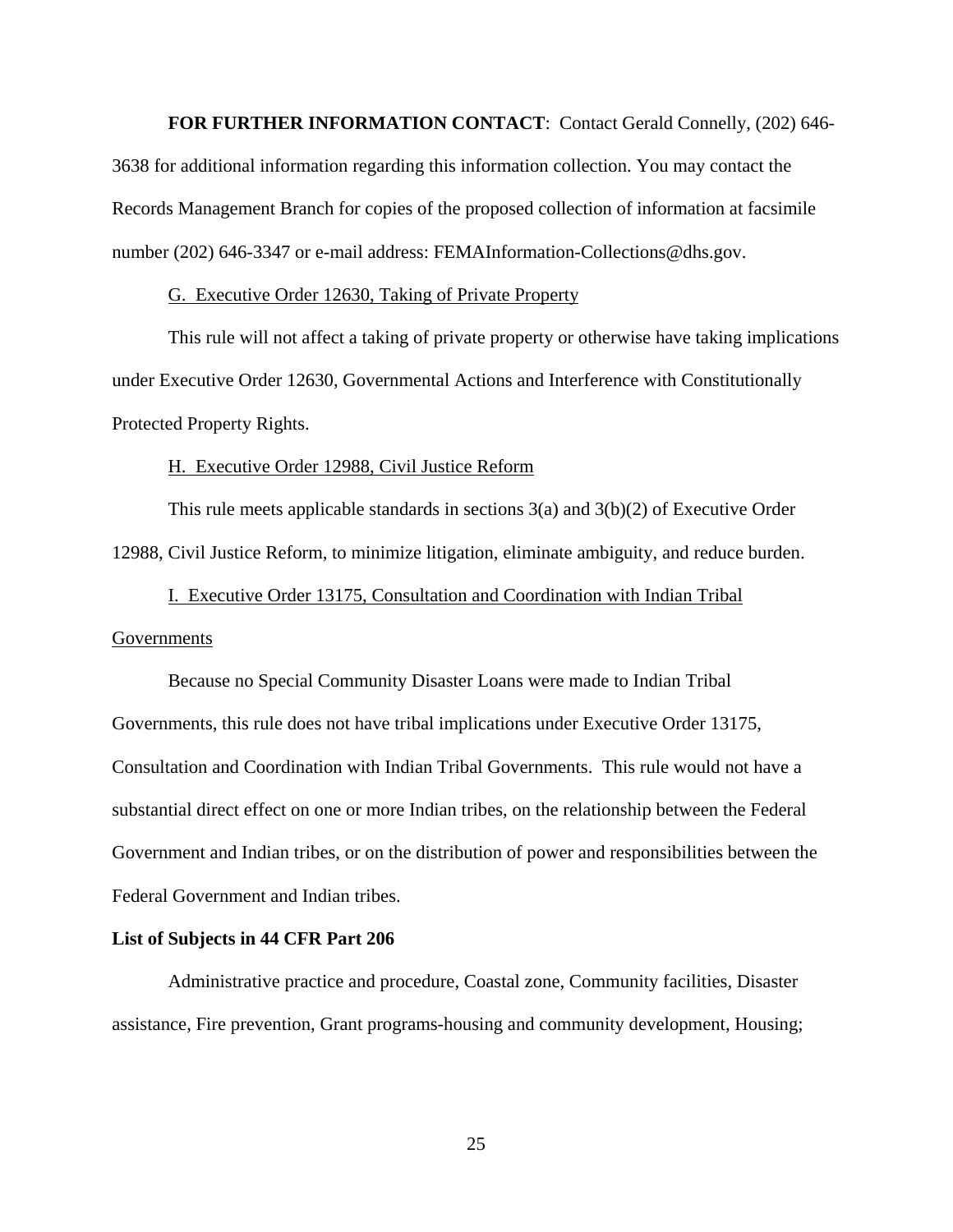Insurance, Intergovernmental relations, Loan programs-housing and community development,

Natural resources, Penalties, Reporting and recordkeeping requirements.

For the reasons discussed in the preamble, FEMA proposes to amend 44 CFR part 206 as follows:

# **PART 206—FEDERAL DISASTER ASSISTANCE**

1. The authority citation for part 206 continues to read as follows:

**Authority**: Robert T. Stafford Disaster Relief and Emergency Assistance Act, 42 U.S.C. 5121 through 5207; 119 Stat.2061; Reorganization Plan No. 3 of 1978, 43 FR 41943, 3 CFR, 1978 Comp., p. 329; Homeland Security Act of 2002, 6 U.S.C. 101; E.O. 12127, 44 FR 19367, 3 CFR, 1979 Comp., p. 376; E.O. 12148, 44 FR 43239, 3 CFR, 1979 Comp., p. 412; and E.O. 13286, 68 FR 10619, 3 CFR, 2003 Comp., p. 166.

2. In § 206.370 revise paragraphs (a) and (b) to read as follows:

## § 206.370 Purpose and scope.

(a) Purpose. Sections 206.370 through 206.377 provide procedures for local governments and State and Federal officials concerning the Special Community Disaster Loans program under section 417 of the Stafford Act (42 U.S.C. 5184), the Community Disaster Loan Act of 2005, Public Law 109–88, and the Emergency Supplemental Appropriations Act for Defense, the Global War on Terror, and Hurricane Recovery, 2006, Public Law 109-234.

(b) Scope. Sections 206.370 through 206.377 apply only to Special Community Disaster Loans issued under the Community Disaster Loan Act of 2005, Public Law 109–88, and the Emergency Supplemental Appropriations Act for Defense, the Global War on Terror, and Hurricane Recovery, 2006, Public Law 109-234.

3. In § 206.371, revise the last sentence of paragraph (f), revise paragraph (g) and add new paragraph (h) to read as follows:

## § 206.371 Loan program.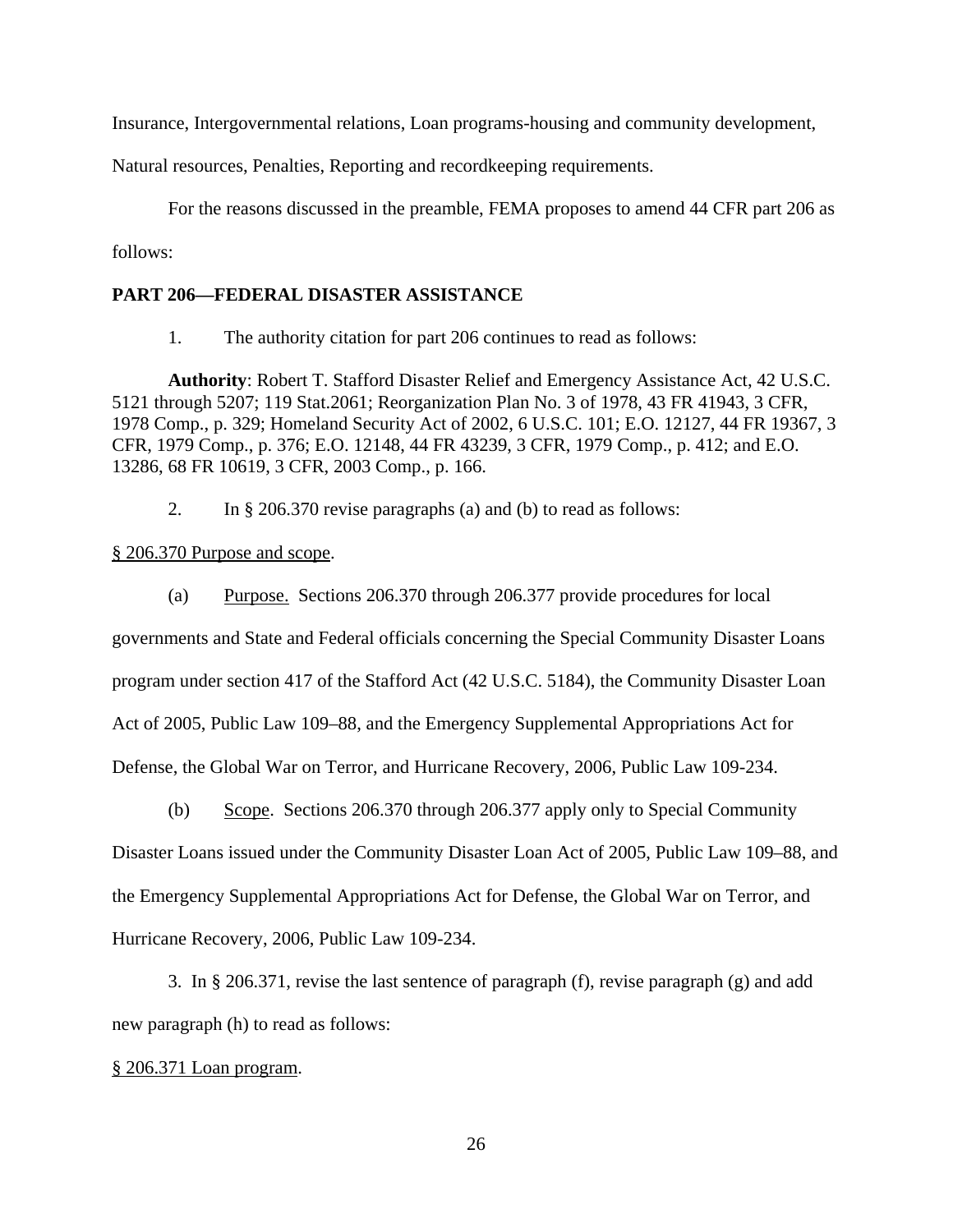\* \* \* \* \*

(f) \* \* \* Neither the loan nor any cancelled portion of the loans may be used as the nonFederal share of any Federal program, including those under the Stafford Act.

(g) Relation to other assistance. Any Special Community Disaster Loans including cancellations of loans made under this subpart shall not reduce or otherwise affect any commitments, grants, or other assistance provided under the authority of the Stafford Act or this part.

(h) Cancellation. The Assistant Administrator for the Disaster Assistance Directorate shall cancel repayment of all or part of a Special Community Disaster Loan to the extent that he/she determines that revenues of the local government during the 3 fiscal years following the disaster are insufficient to meet the operating budget of that local government because of disaster-related revenue losses and additional unreimbursed disaster-related municipal operating expenses.

4. In § 206.372 revise paragraphs (a), (c), (d) and (e) to read as follows:

### § 206.372 Responsibilities.

(a) The local government shall submit the financial information required by FEMA in the application for a Community Disaster Loan or other format specified by FEMA and comply with the assurances on the application, the terms and conditions of the Promissory Note in the application for loan cancellation, if submitted, and §§206.370 through 206.377. The local government shall send all loan application, loan administration, loan cancellation, and loan settlement correspondence through the Governor's Authorized Representative (GAR) and the FEMA Regional Office to the FEMA Assistant Administrator for the Disaster Assistance Directorate.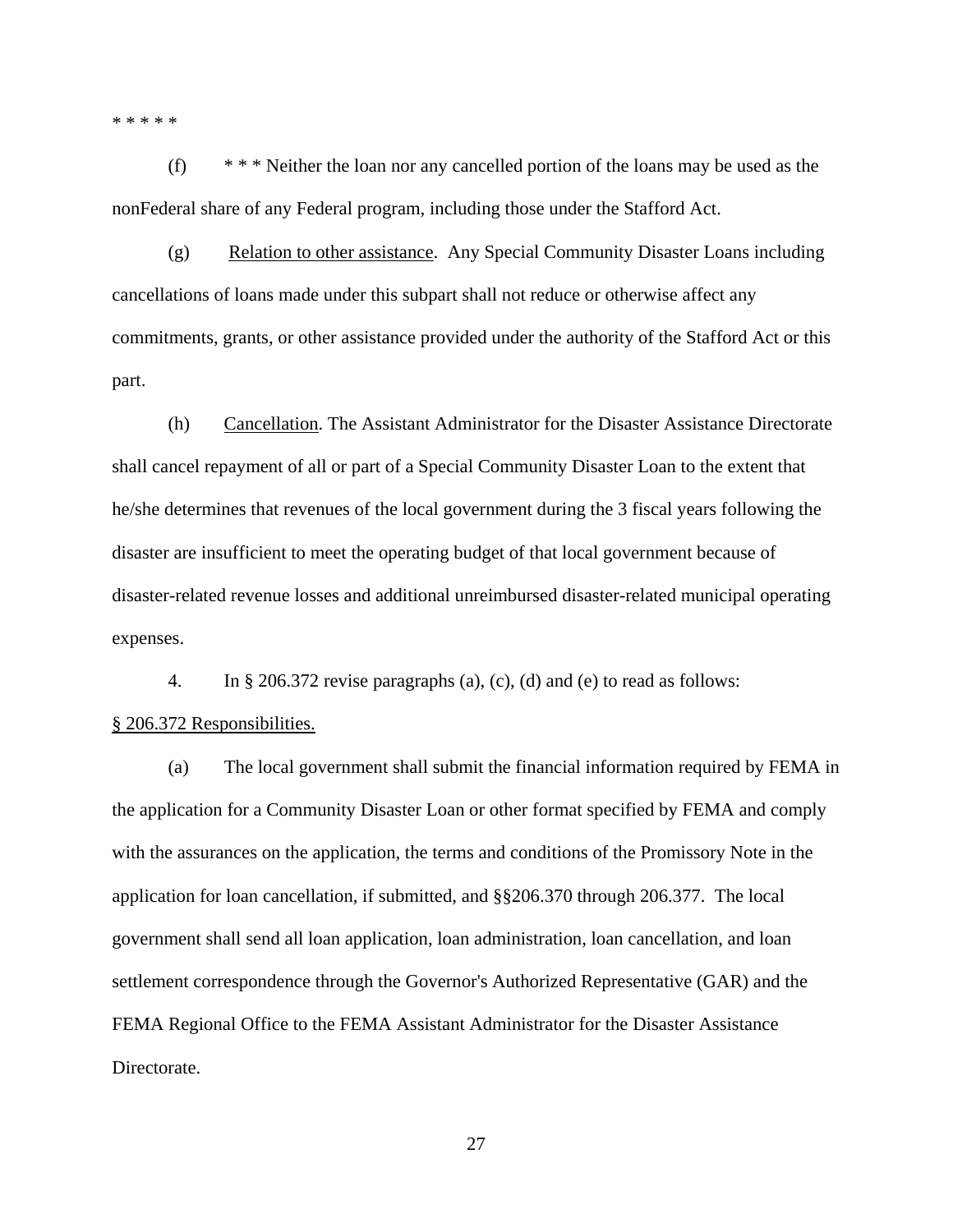\* \* \* \* \*

(c) The Regional Administrator or designee shall review each loan application or loan cancellation request received from a local government to ensure that it contains the required documents and transmit the application to the Assistant Administrator for the Disaster Assistance Directorate. He/she may submit appropriate recommendations to the Assistant Administrator for the Disaster Assistance Directorate.

(d) The Assistant Administrator for the Disaster Assistance Directorate or a designee, shall execute a Promissory Note with the local government and shall administer the loan until repayment or cancellation is completed and the Promissory Note is discharged.

(e) The Assistant Administrator for the Disaster Assistance Directorate or designee shall approve or disapprove each loan request, taking into consideration the information provided in the local government's request and the recommendations of the GAR and the Assistant Administrator for the Disaster Assistance Directorate. The Assistant Administrator for the Disaster Assistance Directorate or designee shall approve or disapprove a request for loan cancellation in accordance with the criteria for cancellation in these regulations.

\* \* \* \* \*

5. In § 206.374, add a sentence at the end of paragraph (b)(2) to read as follows: § 206.374 Loan application.

\* \* \* \* \*

(b)  $***$ 

(2) \* \* \* For loan cancellation purposes, FEMA interprets the term "operating budget" to mean actual revenues and expenditures of the local government as published in the official financial statements of the local government.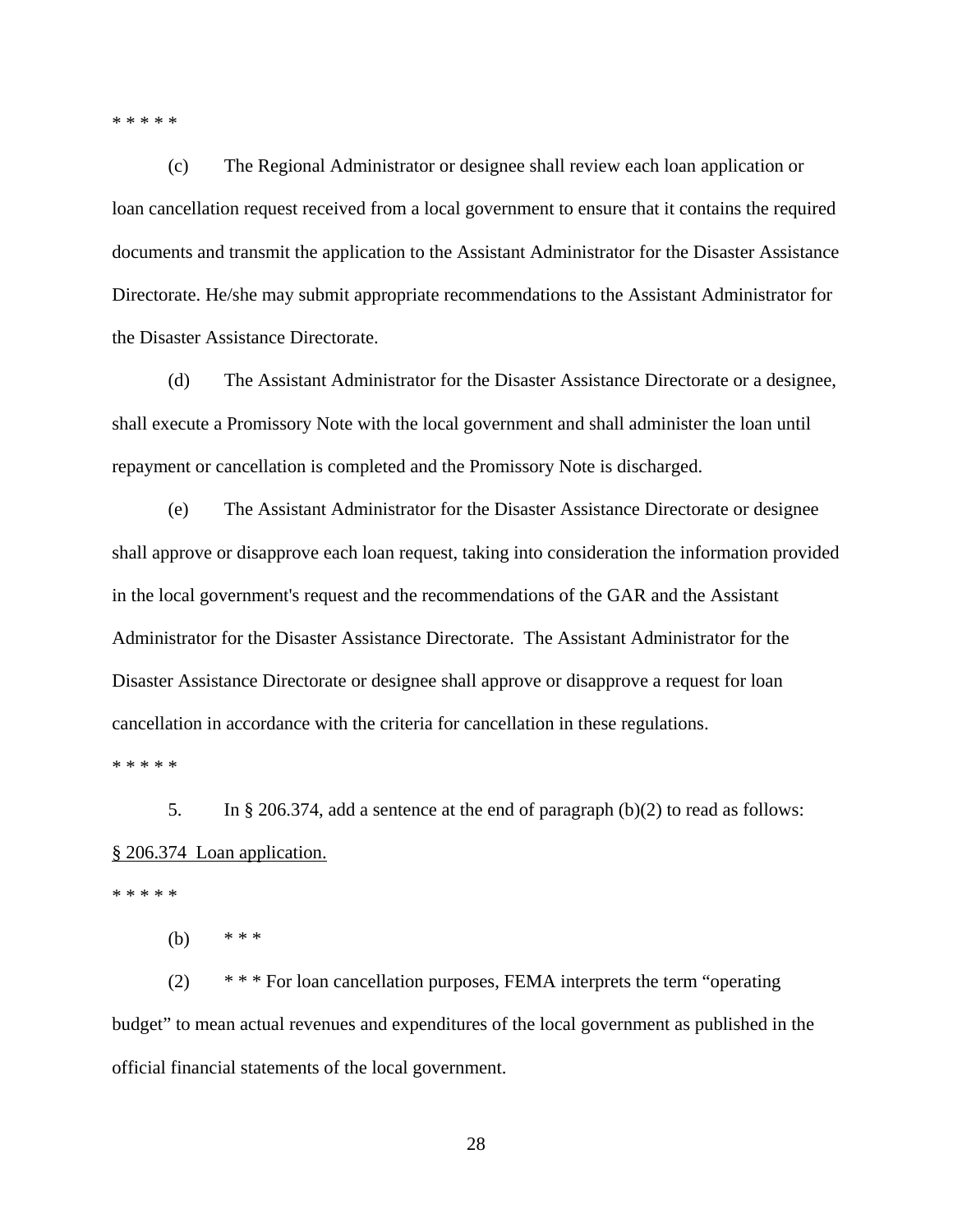\* \* \* \* \*

6. Revise § 206.376 to read as follows:

#### § 206.376 Loan cancellation.

(a) General. (1) FEMA shall cancel repayment of all or part of a Special Community Disaster Loan to the extent that the Assistant Administrator for the Disaster Assistance Directorate determines that revenues of the local government during the full three fiscal year period following the disaster are insufficient, as a result of the disaster, to meet the operating budget for the local government, including additional unreimbursed disaster-related expenses for a municipal operating character. For loan cancellation purposes, FEMA interprets the term operating budget to mean actual revenues and expenditures of the local government as published in the official financial statements of the local government.

(2) If the tax and other revenues rates or the tax assessment valuation of property which was not damaged or destroyed by the disaster are reduced during the 3 fiscal years subsequent to the major disaster, the tax and other revenue rates and tax assessment valuation factors applicable to such property in effect at the time of the major disaster shall be used without reduction for purposes of computing revenues received.

(3) If the local government's fiscal year is changed during the "full 3 year period following the disaster" the actual period will be modified so that the required financial data submitted covers an inclusive 36-month period.

(4) If the local government transfers funds from its operating funds accounts to its capital funds account, utilizes operating funds for other than routine maintenance purposes, or significantly increases expenditures which are not disaster related, except increases due to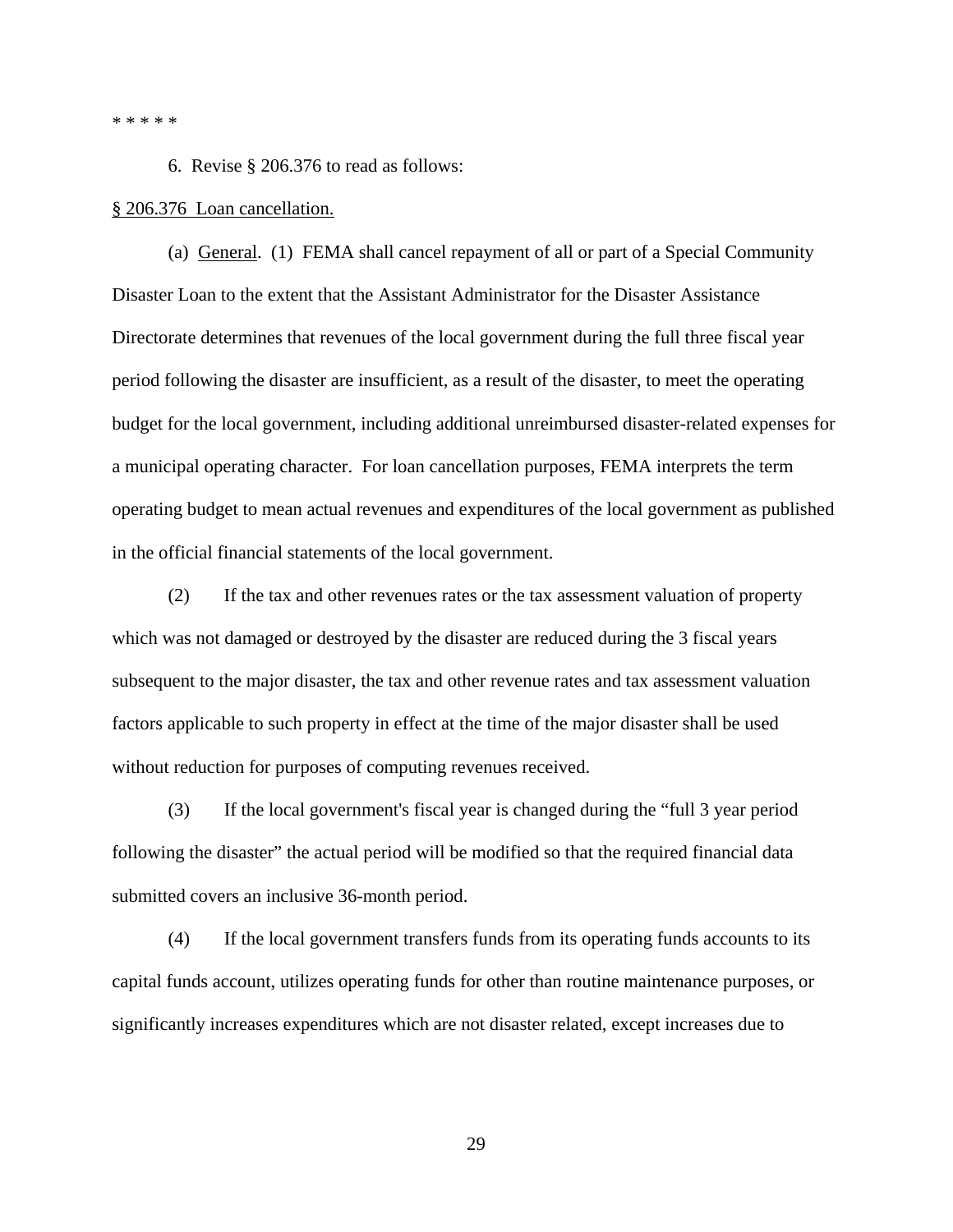inflation, the annual operating budget or operating statement expenditures will be reduced accordingly for purposes of evaluating any request for loan cancellation.

(5) It is not the purpose of this loan program to underwrite predisaster budget or actual deficits of the local government. Consequently, such deficits carried forward will reduce any amounts otherwise eligible for loan cancellation.

(6) The provisions of this section apply to all Special Community Disaster loans issued from the dates of enactment of Public Law 109-88 and Public Law 109-234.

(b) Disaster-related expenses of a municipal operation character. (1) For purposes of this loan, unreimbursed expenses of a municipal operating character are those incurred for general government purposes, including but not limited to police and fire protection, trash collection, collection of revenues, maintenance of public facilities, flood and other hazard insurance.

(2) Disaster-related expenses do not include expenditures associated with debt service, any major repairs, rebuilding, replacement or reconstruction of public facilities or other capital projects, intragovernmental services, special assessments, and trust and agency fund operations. Disaster expenses which are eligible for reimbursement under project applications or other Federal programs are not eligible for loan cancellation.

(3) Each applicant shall maintain records including documentation necessary to identify expenditures for unreimbursable disaster-related expenses. Examples of such expenses include but are not limited to:

(i) Interest paid on money borrowed to pay amounts FEMA does not advance toward completion of approved Project Applications.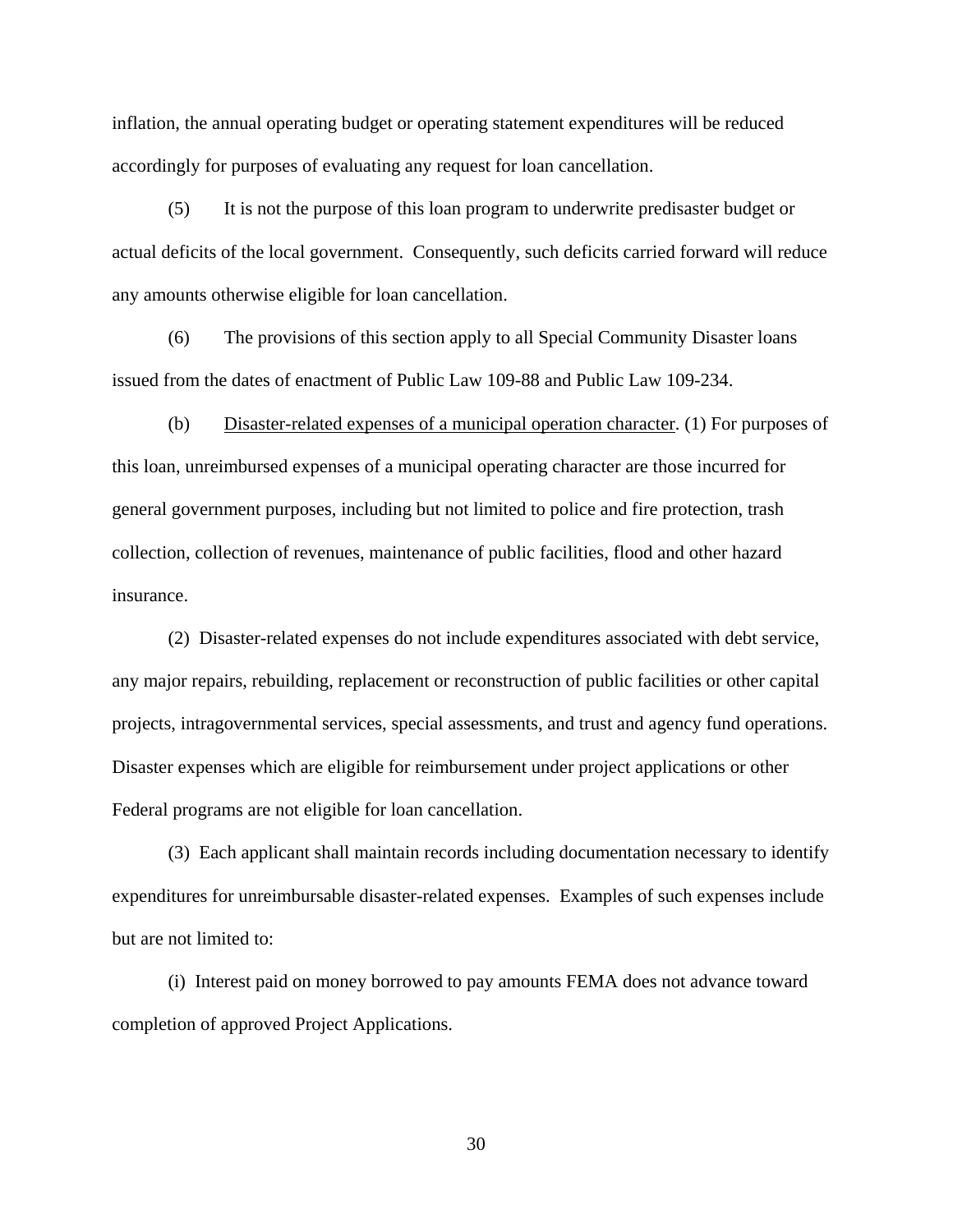(ii) Unreimbursed costs to local governments for providing usable sites with utilities for mobile homes used to meet disaster temporary housing requirements.

(iii) Unreimbursed costs required for police and fire protection and other community services for mobile home parks established as the result of or for use following a disaster.

(iv) The cost to the applicant of flood insurance required under Public Law 93–234, as amended, and other hazard insurance required under section 311, Public Law 93–288, as amended, as a condition of Federal disaster assistance for the disaster under which the loan is authorized.

(4) The following expenses are not considered to be disaster-related for Special Community Disaster Loan purposes:

(i) The local government's share for assistance provided under the Stafford Act including flexible funding under section 406(c)(1) of the Act (42 U.S.C. 5172).

(ii) Improvements related to the repair or restoration of disaster public facilities approved on Project Applications.

(iii) Otherwise eligible costs for which no Federal reimbursement is requested as a part of the applicant's disaster response commitment, or cost sharing as specified in the FEMA-State Agreement for the disaster.

(iv) Expenses incurred by the local government which are reimbursed on the applicant's project application.

(c) Cancellation application. A local government which has drawn loan funds from the U.S. Treasury may request cancellation of the principal and related interest by submitting an Application for Loan Cancellation through the Governor's Authorized Representative to the Regional Administrator prior to the expiration date of the loan.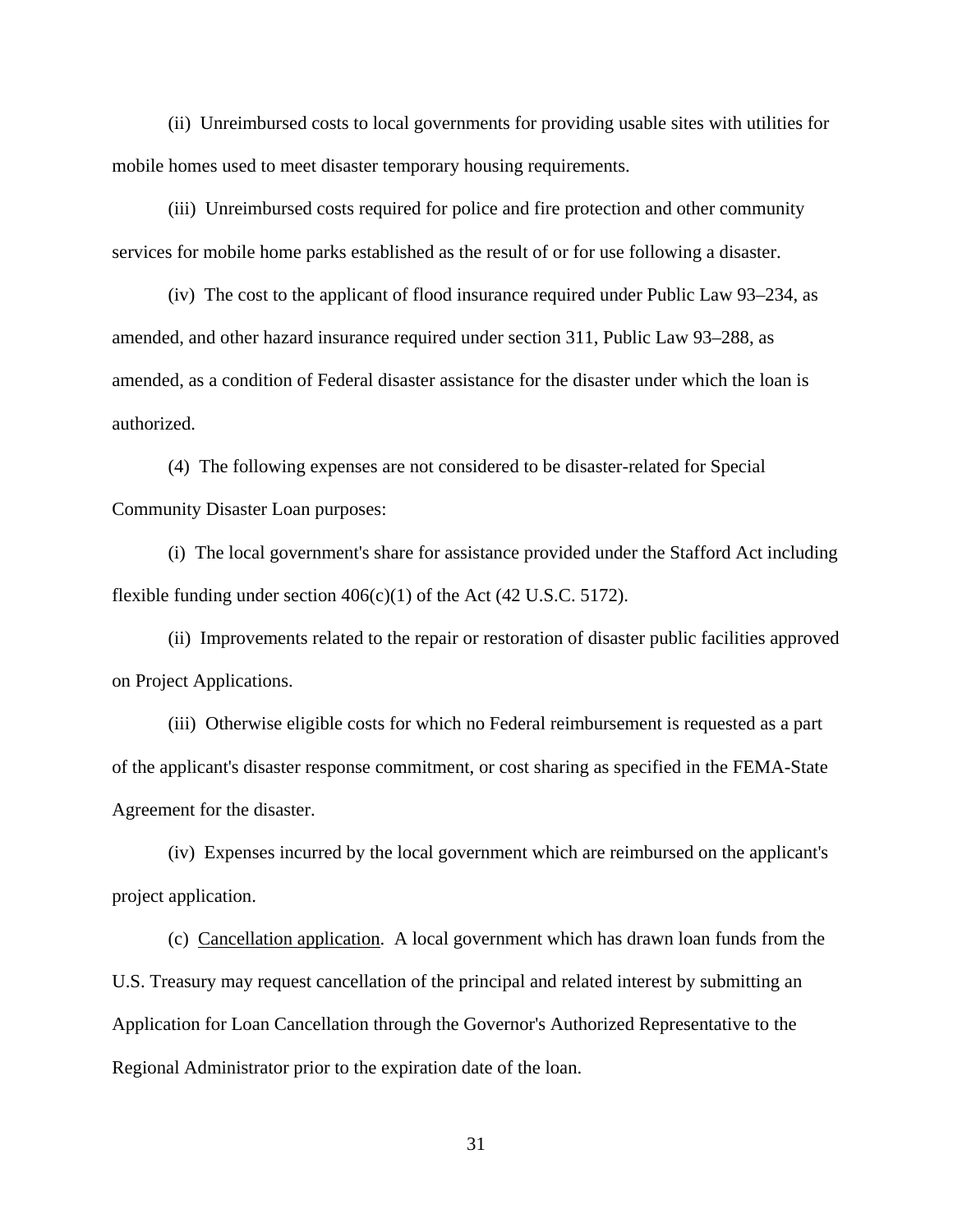(1) Financial information submitted with the application shall include the following:

(i) Annual Operating Budgets for the fiscal year of the disaster and the 3 subsequent fiscal years;

(ii) Annual Financial Reports (Revenue and Expense and Balance Sheet) for each of the above fiscal years. Such financial records must include copies of the local government's annual financial reports, including operating statements balance sheets and related consolidated and individual presentations for each fund account. In addition, the local government must include an explanatory statement when figures in the Application for Loan Cancellation form differ from those in the supporting financial reports.

(iii) The following additional information concerning annual real estate property taxes pertaining to the community for each of the above fiscal years:

(A) The market value of the tax base (dollars);

(B) The assessment ratio (percent);

(C) The assessed valuation (dollars);

(D) The tax levy rate (mils);

(E) Taxes levied and collected (dollars).

(iv) Audit reports for each of the above fiscal years certifying to the validity of the

Operating Statements. The financial statements of the local government shall be examined in accordance with generally accepted auditing standards by independent certified public accountants. The report should not include recommendations concerning loan cancellation or repayment.

(v) Other financial information specified in the Application for Loan Cancellation.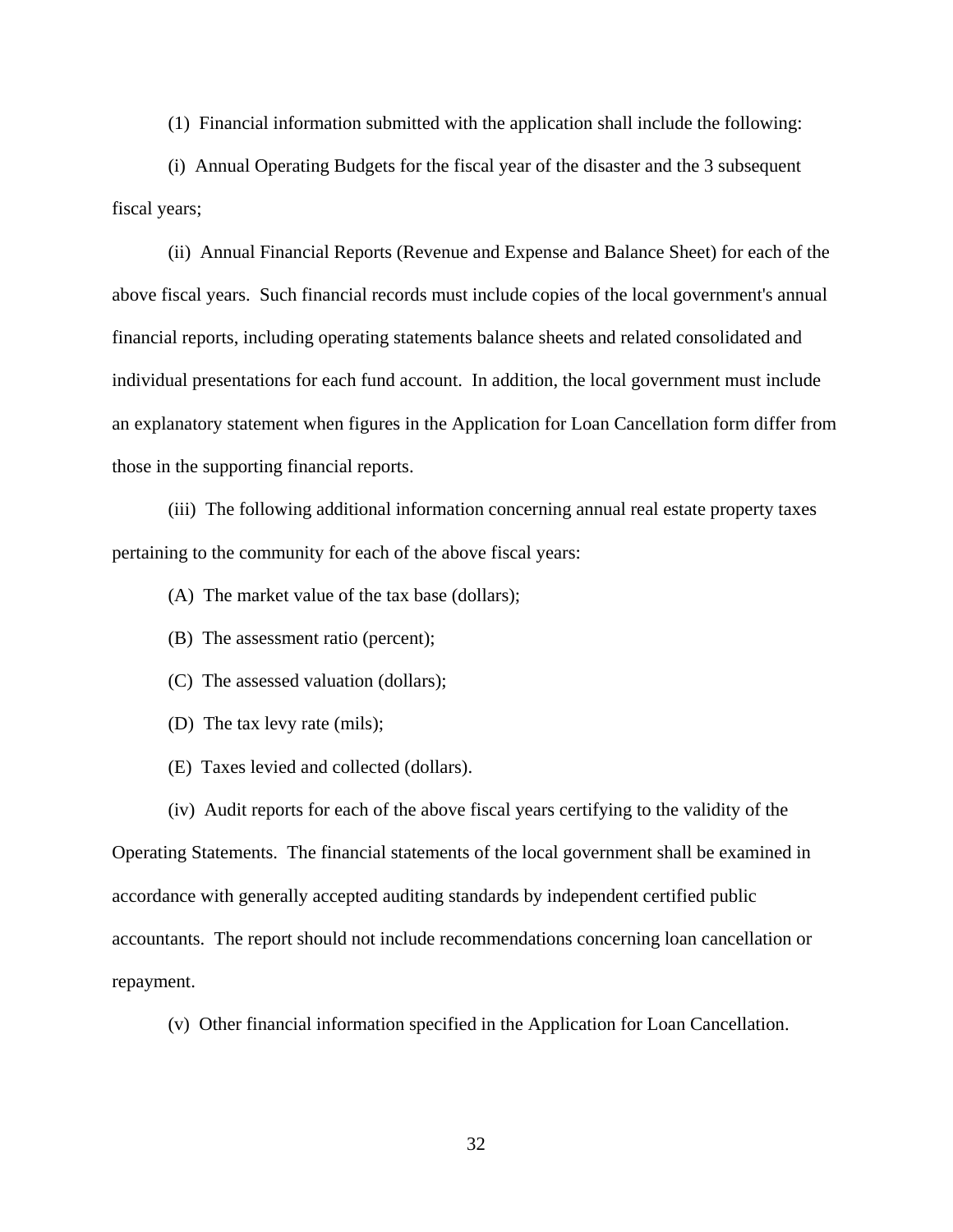(2) Narrative justification. The application may include a narrative presentation to supplement the financial material accompanying the application and to present any extenuating circumstances which the local government wants the Assistant Administrator for the Disaster Assistance Directorate to consider in rendering a decision on the cancellation request.

(d) Determination. (1) If, based on a review of the Application for Loan Cancellation and FEMA audit, the Assistant Administrator for the Disaster Assistance Directorate or a designee determines that all or part of the Special Community Disaster Loan funds should be canceled, the amount of principal canceled and the related interest will be forgiven. The Assistant Administrator for the Disaster Assistance Directorate, or a designee's determination concerning loan cancellation will specify that any uncancelled principal and related interest must be repaid in accordance with the terms and conditions of the Promissory Note, and that, if repayment will constitute a financial hardship, the local government must submit for FEMA review and approval, a repayment schedule for settling the indebtedness on timely basis. Such repayments must be made to the Treasurer of the United States and be sent to FEMA, Attention: Office of the Chief Financial Officer.

(2) A loan or cancellation of a loan does not reduce or affect other disaster-related grants or other disaster assistance. However, no cancellation may be made that would result in a duplication of benefits to the applicant.

(3) The uncancelled portion of the loan must be repaid in accordance with §206.377.

(4) Appeals. If an Application for Loan Cancellation is disapproved, in whole or in part, by the Assistant Administrator for the Disaster Assistance Directorate or designee, the local government may submit any additional information in support of the application within 60 days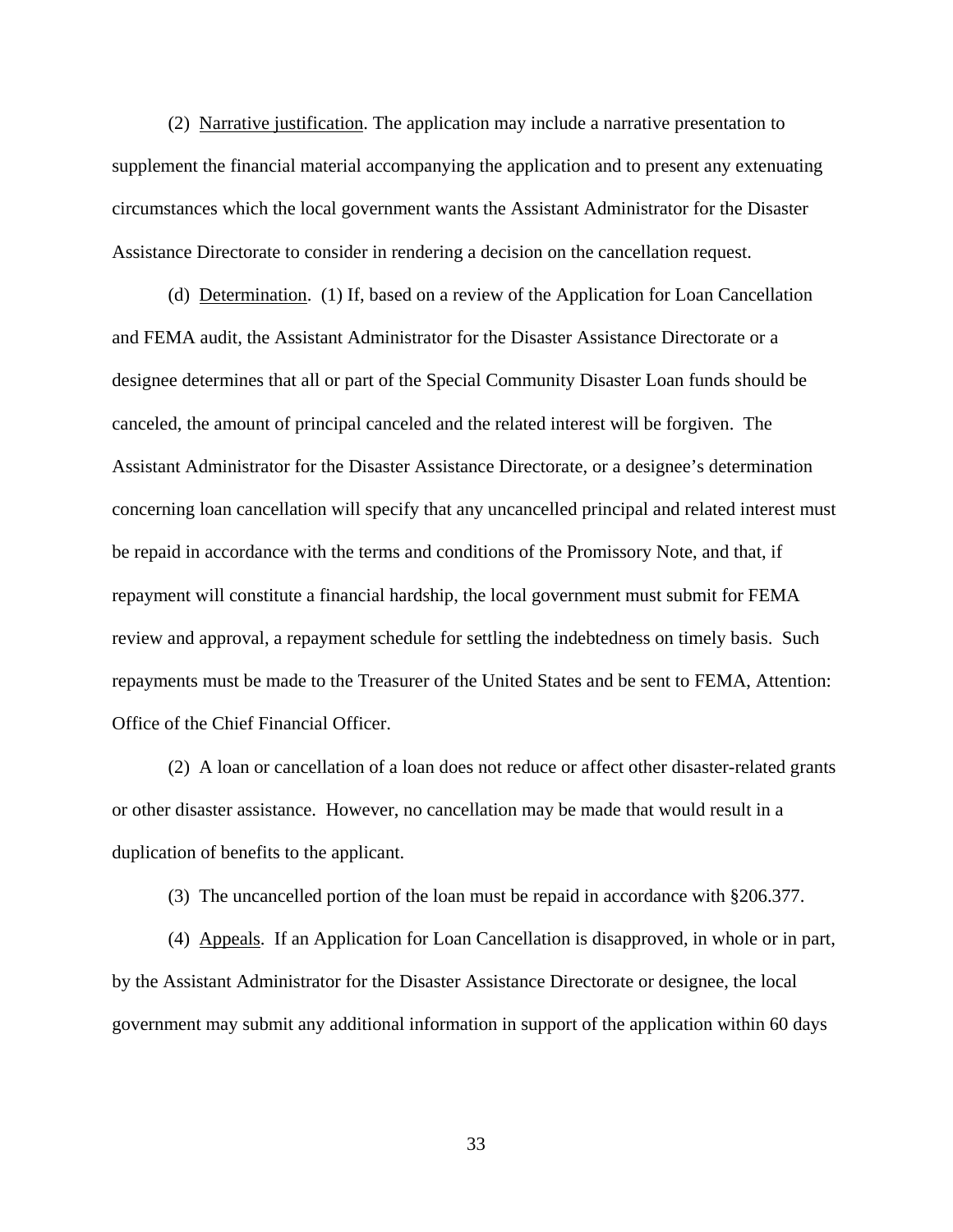of the date of disapproval. The decision by the Assistant Administrator for the Disaster Assistance Directorate or designee on the additional information is final.

7. Amend § 206.377 by revising the first sentence of the introductory text in paragraph (b), revising the last sentence of paragraph (b)(2), revising paragraph (b)(4) and revising  $(c)(2)$  to read as follows:

§ 206.377 Loan repayment.

\* \* \* \* \*

(b) Repayment. To the extent not otherwise cancelled, loan funds become due and payable in accordance with the terms and conditions of the Promissory Note. \* \* \*

 $(1)$  \* \* \*

 $(2)$  \* \* \* If any portion of the loan is cancelled, the interest amount due will be computed on the remaining principal with the shortest outstanding term.

 $(3)$  \* \* \*

(4) The Assistant Administrator for the Disaster Assistance Directorate may defer payments of principal and interest until FEMA makes its final determination with respect to any Application for Loan Cancellation which the borrower may submit.\* \* \*

\* \* \* \* \*